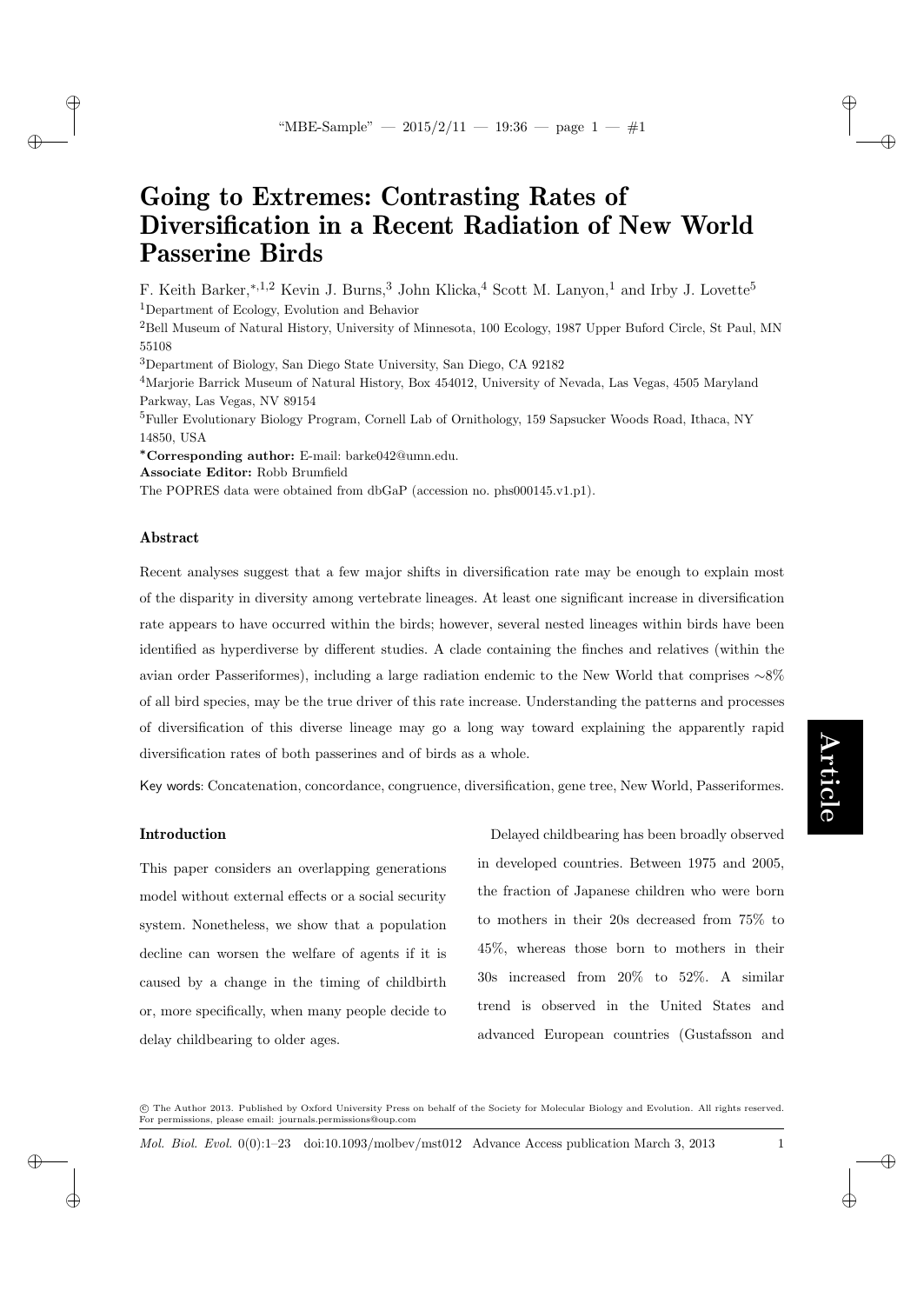$\rightarrow$ 

✐

Kalwij, 2006), and also in Canada, Australia, and New Zealand Hampel (1974). Interestingly, as pointed out by (Efron, 1979; Felsenstein, 1985), even when the cohort's lifetime fertility rate (the number of children a mother has in her lifetime) does not fall, the delayed childbearing alone leads to a decline in the number of childbirths, measured by the total period fertility rates (TPFRs). Huber (2004), Miller (1974), and Sobotka (2004) confirmed that, to a certain extent, the delay of marriage and motherhood is responsible for the observed period fertility rate decline (now known as the 'tempo effect'). This paper considers an overlapping generations model without external effects or a social security system.

As the variation in the age composition of workers affects the distribution of income among different cohorts (Berger, 1989), demographic cycles lead to cycles in the aggregate saving rate, which drive fluctuations in the capital– labor ratio. We will show that the fluctuations in the capital–labor ratio have differential effective labor produces a fixed welfare effects on agents depending on their positions in the demographic cycles. This point was not found by earlier studies. For instance, Archibald and Roger (2002) considered a small open economy with a fixed capital–labor ratio, savings were not allowed in Blouin et al. (2005), and (Bar-Hen and Kishino, 2000) and d'Albis et al. (2010) assumed a linear technology where one unit of effective labor produces a fixed amount of output. The

remainder of the paper is structured as follows. Section introduces the theoretical model. Section analytically examines the impact of delayed childbearing on capital accumulation and welfare. Section numerically examines the general case where only a fraction of agents delay their childbearing. Section considers extensions of the model with a lower lifetime fertility rate and technological progress. Section concludes the paper. Appendices A and B provide the proofs of the lemmas.

Delayed childbearing has been broadly observed in developed countries. Between 1975 and 2005, the fraction of Japanese children who were born to mothers in their 20s decreased from 75% to 45%, whereas those born to mothers in their 30s increased from 20% to 52%. A similar trend is observed in the United States and advanced European countries Bryant et al. (2005), and also in Canada, Australia, and New Zealand (Efron, 1979).

#### Demographic structure

Delayed childbearing has been broadly observed in developed countries. Between 1975 and 2005, the fraction of Japanese children who were born to mothers in their 20s decreased from 75% to 45%, whereas those born to mothers in their 30s increased from 20% to 52%. A similar trend is observed in the United States and advanced European countries (Gustafsson and ✐

✐

2

 $\rightarrow$ 

✐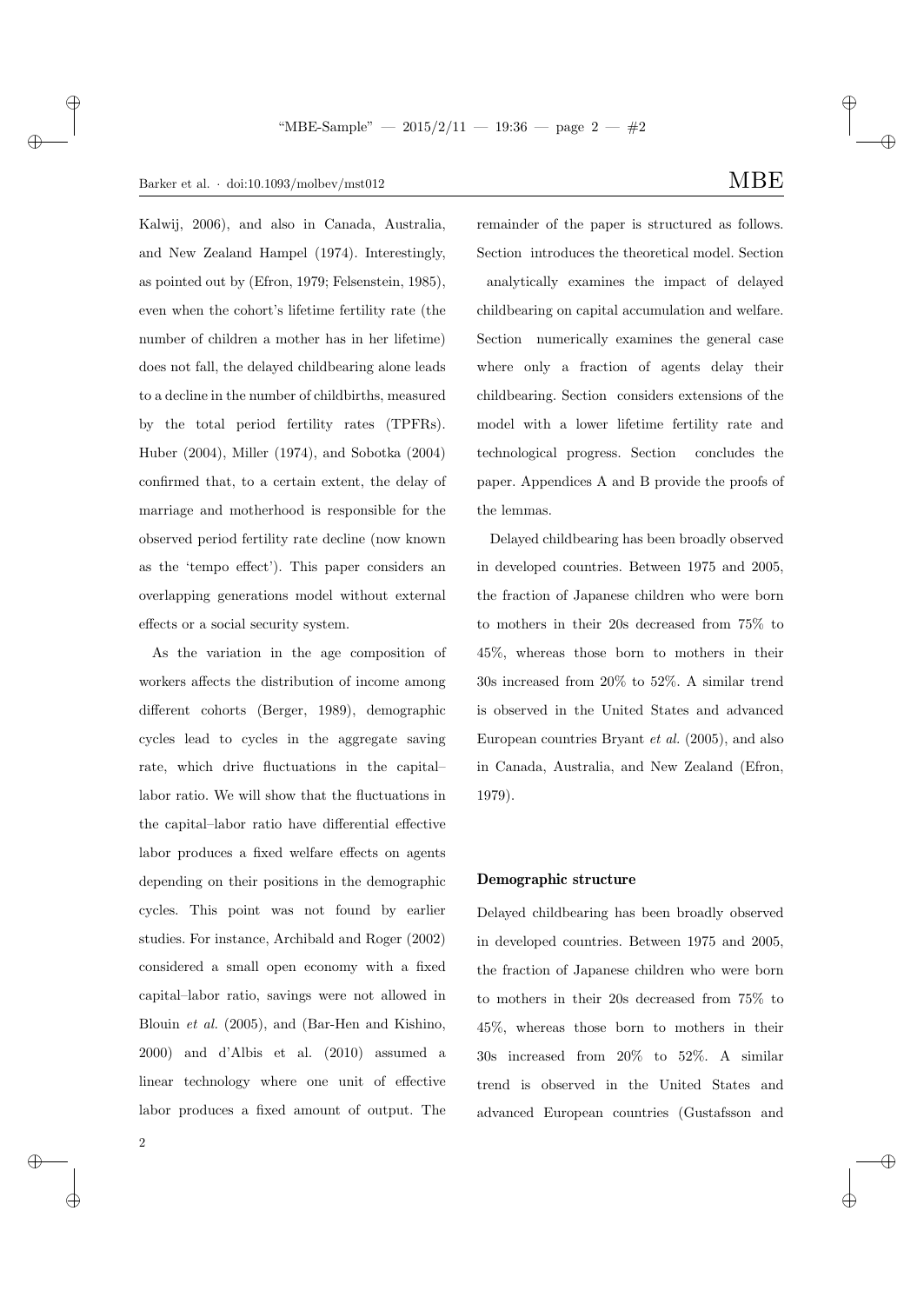Kalwij, 2006), and also in Canada, Australia, and New Zealand (Efron, 1979).

Demographic structure

 $\rightarrow$ 

 $\rightarrow$ 

✐

✐

Interestingly, as pointed out by (Efron, 1979; Miller, 1974), even when the cohort's lifetime fertility rate (the number of children a mother has in her lifetime) does not fall, the delayed childbearing alone leads to a decline in the number of childbirths, measured by the total period fertility rates (TPFRs).

#### Demographic structure

Ogawa and Retherford (1993), Kohler et al. (2002), and (Miller, 1974) confirmed that, to a certain extent, the delay of marriage and motherhood is responsible for the observed period fertility rate decline (now known as the 'tempo effect').This paper considers an overlapping generations model without external effects or a social security system. Nonetheless, we show that a population decline can worsen the welfare of agents if it is caused by a change in the timing of childbirth or, more specifically, when many people decide to delay childbearing to older ages. Iyigun (2000) built a growth model where women face a tradeoff between childbearing and human capital accumulation when young, and derived multiple steady state equilibria. Vandenkoornhuyse et al. (2002) illustrated the mechanism where an increase in longevity delays the timing of childbearing. Guindon and Gascuel (2003) constructed an endogenous childbirth

timing model where the solution is obtained as a closed form. d'Albis et al. (2010) proved the existence of a monetary equilibrium in a model where the age of childbearing is determined endogenously.

Demographic structure. Of course, the declining birth rate can cause welfare problems when the population size has some positive externality, or when social security systems are explicitly considered. To support a pay-as-you-go pension system, the economy must have enough children. Apart from these issues, it has been generally perceived that the population decline is favorable to economic welfare. A notable exception is (Felsenstein, 2004), which showed that when agents are uncertain about the length of their life and there is a perfect annuity market, the capital– labor ratio may respond nonmonotonically to the population growth rate.

This paper considers an overlapping generations model without external effects or a social security system. Nonetheless, we show that a population decline can worsen the welfare of agents if it is caused by a change in the timing of childbirth or, more specifically, when many people decide to delay childbearing to older ages.

As the variation in the age composition of workers affects the distribution of income among different cohorts (Posada and Crandall, 1998), demographic cycles lead to cycles in the aggregate saving rate, which drive fluctuations ✐

✐

✐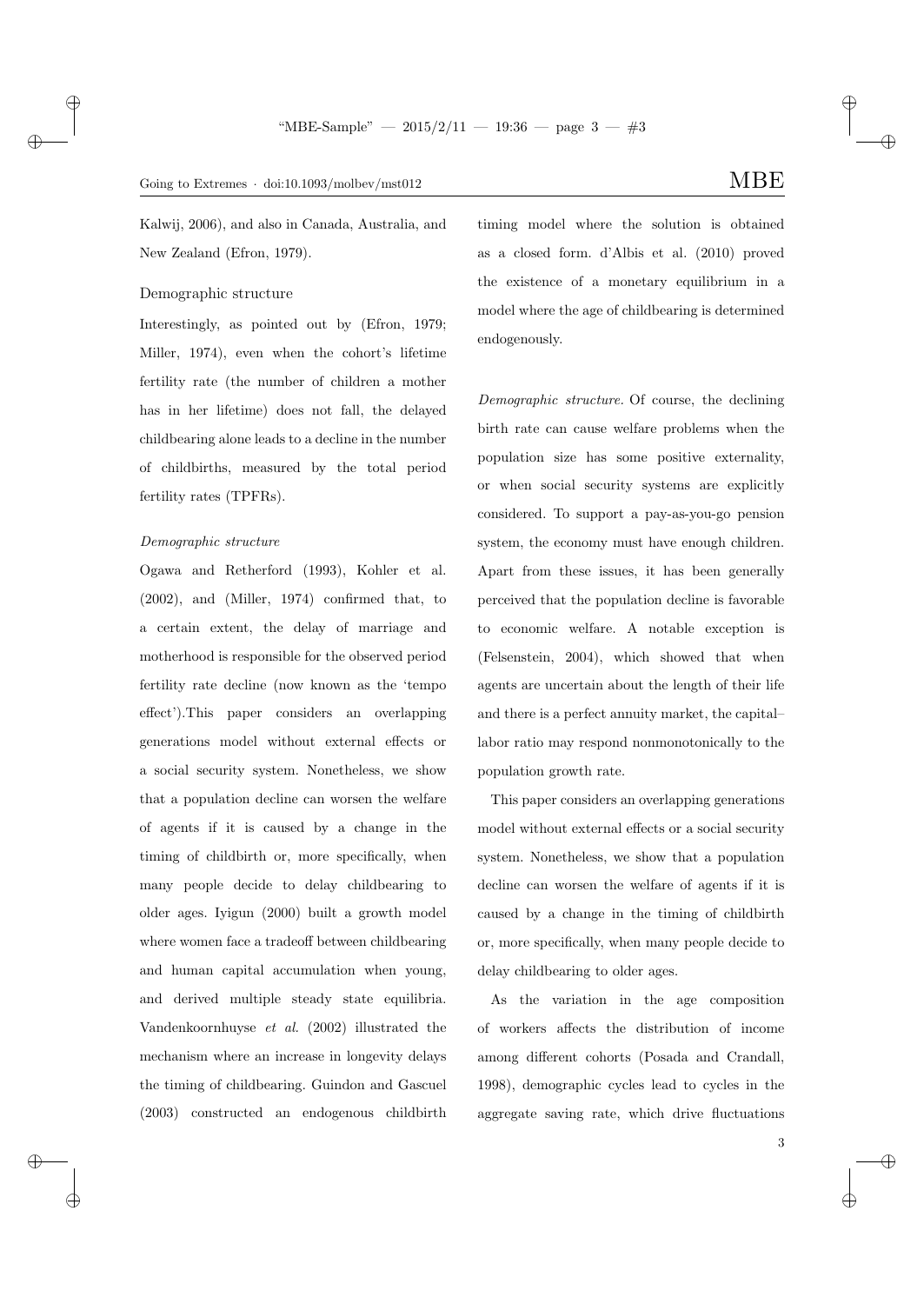$\rightarrow$ 

✐

in the capital–labor ratio. We will show that the fluctuations in the capital–labor ratio have differential welfare effects on agents depending on their positions in the demographic cycles. This point was not found by earlier studies. For instance, Iyigun (2000) considered a small open economy with a fixed capital–labor ratio, savings were not allowed in (Posada and Crandall, 1998), and Mullin and Wang (2002) and d'Albis et al. (2010) assumed a linear technology where one unit of effective labor produces a fixed amount of output. The remainder of the paper is structured as follows. Section introduces the theoretical model. Section analytically examines the impact of delayed childbearing on capital accumulation and welfare. Section numerically examines the general case where only a fraction of agents delay their childbearing. Section considers extensions of the model with a lower lifetime fertility rate and technological progress. Section concludes the paper. Appendices A and B provide the proofs of the lemmas.

Delayed childbearing has been broadly observed in developed countries. Between 1975 and 2005, the fraction of Japanese children who were born to mothers in their 20s decreased from 75% to 45%, whereas those born to mothers in their 30s increased from 20% to 52%. A similar trend is observed in the United States and advanced European countries (Gustafsson and Kalwij, 2006), and also in Canada, Australia, and New Zealand Vandenkoornhuyse et al. (2002).

✐

✐

Interestingly, as pointed out by Bongaarts and Feeney (1998), even when the cohort's lifetime fertility rate (the number of children a mother has in her lifetime) does not fall, the delayed childbearing alone leads to a decline in the number of childbirths, measured by the total period fertility rates (TPFRs). Ogawa and Retherford (1993), Kohler et al. (2002), and Sobotka (2004) confirmed that, to a certain extent, the delay of marriage and motherhood is responsible for the observed period fertility rate decline (now known as the 'tempo effect').This paper considers an overlapping generations model without external effects or a social security system. Nonetheless, we show that a population decline can worsen the welfare of agents if it is caused by a change in the timing of childbirth or, more specifically, when many people decide to delay childbearing to older ages.

The seminal studies that incorporated the tempo effect into economic theory are Happel et al.  $(1984)$  and  $(Zucker et al., 1999)$ . These studies constructed models where women endogenously choose their career paths or the accumulation of human capital. For empirical studies on this issue, see (Penny and Hendy, 1985), which employed the National Longitudinal Survey of Youth to investigate the return to delayed childbearing in the US. Using Japanese panel data, Higuchi (2001) investigated the effects of labor market changes on the timing of marriage, childbirth, and employment. Incorporating this idea into

4

 $\oplus$ 

 $\rightarrow$ 

✐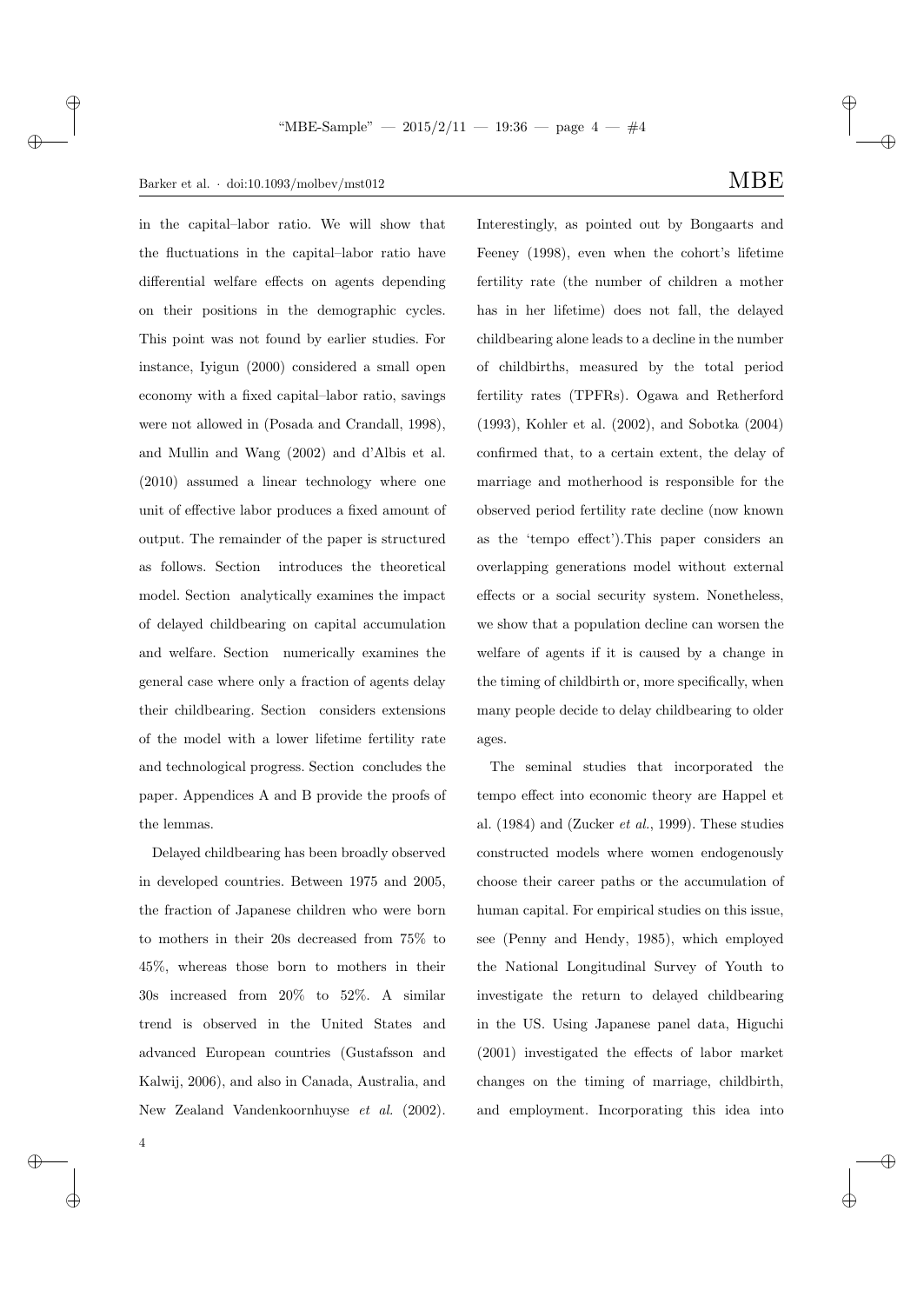$\rightarrow$ 

✐

✐

the theory of economic growth, Iyigun (2000), Huber (2004), Mullin and Wang (2002), and d'Albis et al. (2010) constructed dynamic general equilibrium models where the timing of childbirth is endogenous.

- 1) Consider a fall in population induced by a decline in the number of births in the economy, taking as given mortality and migration.
- 2) It is well known that a lower population growth raises the capital–labor ratio in the Solow–Swan growth model.
- 3) The same property holds in Diamond's (1965) overlapping generations model, and it enhances welfare as long as the economy is dynamically efficient; i.e., when the interest rate exceeds the population growth rate.

Complementary to these preceding studies, this paper focuses on the aspect that delayed childbearing changes the age structure of the labor force. When a considerable fraction of mothers begin to delay childbearing, it causes a temporary baby bust in the economy, and the echoes of the initial baby bust create long-lasting demographic cycles.

- Consider a fall in population induced by a decline in the number of births in the economy, taking as given mortality and migration.
- It is well known that a lower population growth raises the capital–labor ratio in the Solow–Swan growth model.

• The same property holds in Diamond's (1965) overlapping generations model, and it enhances welfare as long as the economy is dynamically efficient; i.e., when the interest rate exceeds the population growth rate.

A similar trend is observed in the United States and advanced European countries (Gustafsson and Kalwij, 2006), and also in Canada, Australia, and New Zealand (Sardon, 2006). Interestingly, as pointed out by Bongaarts and Feeney (1998), even when the cohort's lifetime fertility rate (the number of children a mother has in her lifetime) does not fall, the delayed childbearing alone leads to a decline in the number of childbirths, measured by the total period fertility rates (TPFRs).

### Model

## Demographic structure

Let us consider an overlapping generations model where each agent lives for four periods, referred to as child, young, middle-aged, and old. A group of young agents in period  $t$  (i.e., those who are born in period  $t-1$ ) is called generation t, and its cohort size is denoted by  $N_t$ . Each agent has one child during her lifetime (the gender of the agents is not considered), and she is able to bear a child either in her youth or middle age. In this paper, we say that an agent 'delays childbearing' if she bears her (only) child in her middle age.

#### Demographic structure

Let us denote by  $\lambda_t \in [0,1]$  the fraction of agents among generation-t agents who delay

✐

✐

✐

5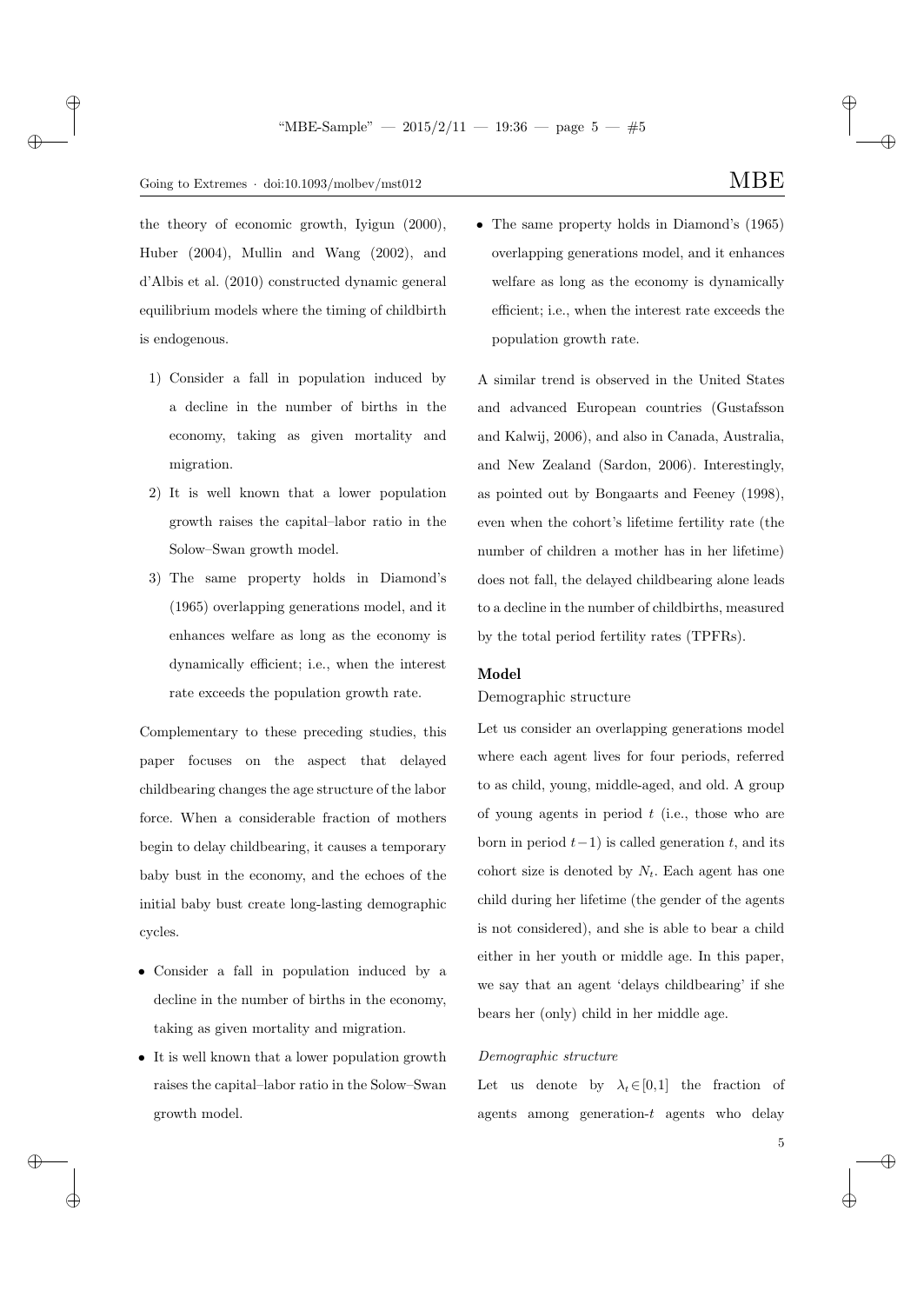$\rightarrow$ 

 $\rightarrow$ 

 $\oplus$ 

6

✐

childbearing. This means that among the generation-t agents with population  $N_t$ , the fraction  $\lambda_t$  bear their children in their middle age (period  $t+1$ ), and the remaining fraction  $1-\lambda_t$ bear their children in their youth (period  $t$ ). The cohort size of generation  $t+1$ , born in period t, is thus determined by:

$$
N_{t+1} = (1 - \lambda_t) N_t + \lambda_{t-1} N_{t-1}.
$$
 (1)

To highlight the effect of age distribution on capital accumulation and welfare as simply as possible, the timing of childbearing is assumed to be exogenous throughout the analysis. Doepke (2005) showed that the timing of childbirth is affected by the child mortality rate in a sequential fertility choice model. A decline in child mortality also reduces the uncertainty about the number of surviving children, which lowers the fertility rate and raises educational investment, causing the demographic transition (Kalemli-Ozcan, 2002, 2003; Tamura, 2006). We consider the situation where all agents until generation −1 bear their children when they are young, and from generation 0 a constant fraction  $\lambda$  of agents bear their children when they are middle-aged, i.e.:

$$
\lambda_t = \begin{cases} 0, t < 0, \\ \lambda, t \ge 0. \end{cases}
$$
 (2)

We normalize the cohort size so that  $N_0 = 1$ holds. As equations (1) and (2) imply that the cohort size is constant until period 0,  $N_t = 1$  holds for all  $t \leq 0$ . When delayed childbearing begins, the period fertility rate temporarily falls. In period 0,



FIG. 1. Fluctuations in Cohort Size  $N_t$  over Generations. only fraction  $1-\lambda$  of generation-0 young agents bear children, while the generation- $(-1)$  middleaged agents do not bear children because they completed childbearing in the previous period (i.e.,  $\lambda_{-1}=0$ ). Thus, the cohort size of generation 1, who are born in period 0, is given by:

$$
N_1 = 1 - \lambda. \tag{3}
$$

From period 1 on, not only a fraction  $1-\lambda$  of young agents, but also a fraction  $\lambda$  of middle-aged agents bear children. Hence, the period fertility rate recovers to some extent, which is consistent with Bongaarts and Feeney (1998). Substituting  $N_0 = 1, N_1 = 1 - \lambda$ , and equation (2) into (1), the cohort size after generation 0 is solved as  $N_t =$ 1  $\frac{1}{1+\lambda}\left(1+(-1)^{t}\lambda^{t+1}\right)$  for  $t\geq 0$ . Figure 1 depicts the sequences of  $N_t$  for various levels of  $\lambda$ . It shows that the cohort size  $N_t$  fluctuates after delayed childbearing begins (i.e., after period 0), and that the amplitude of oscillation is larger when  $\lambda$  is higher. This indicates that the initial fluctuation of age structure (i.e., the fall in the fertility rate in period 0 and a recovery in period 1) has recurrent 'echo effects' over many generations. If  $\lambda \in (0,1)$ ,

✐

✐

✐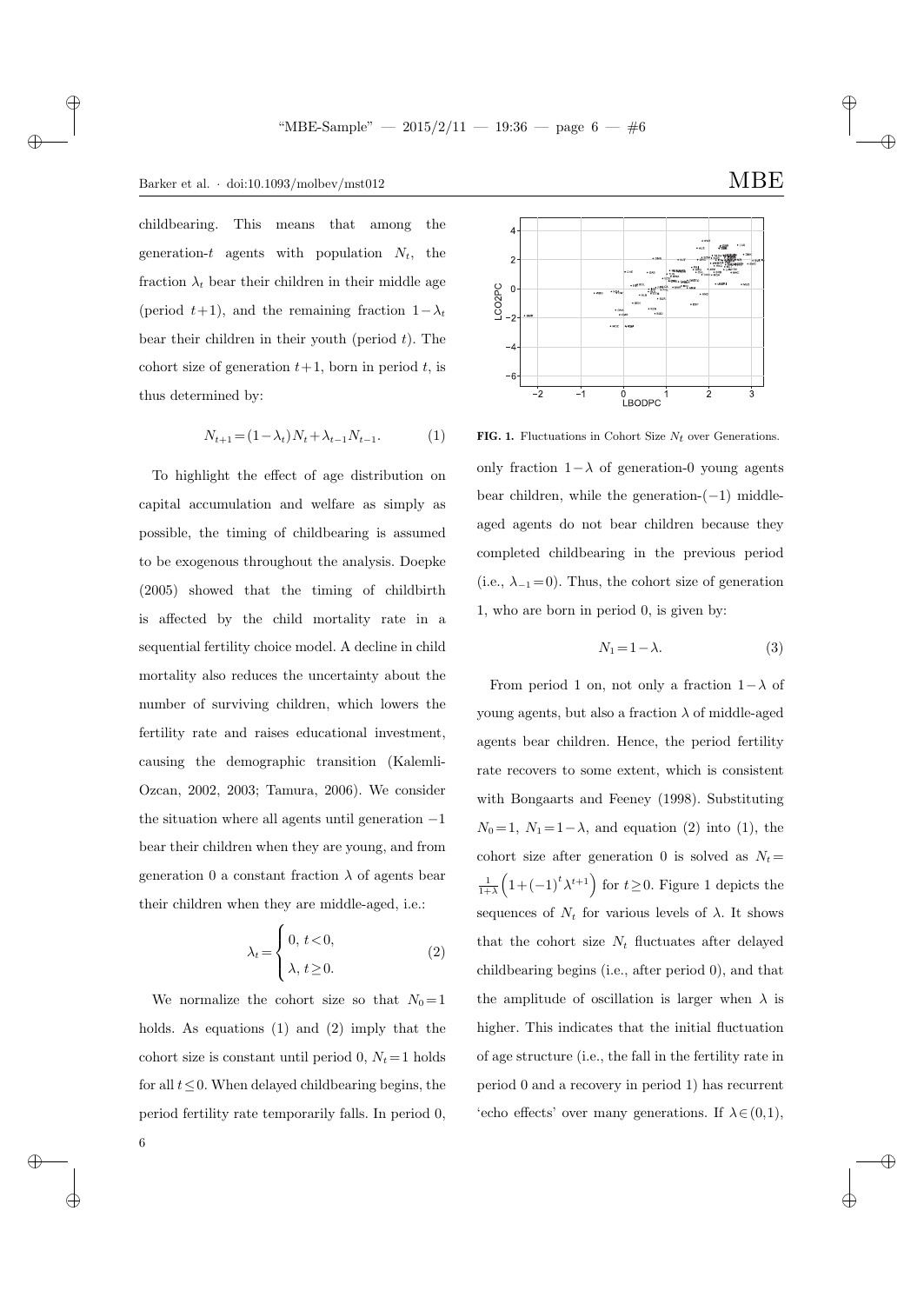## Going to Extremes · doi:10.1093/molbev/mst012  $\text{MBE}$

the fluctuation decays and  $N_t$  converges to a stationary level at  $\lim_{t\to\infty} N_t = 1/(1+\lambda)$ , This is consistent with Lotka's stable population theory, which states that in a closed economy where there is no migration, a long-run age distribution becomes time invariant when age-specific fertility and mortality rates are constant (see Keyfitz and Caswell, 2005). although  $N_t$  fluctuates forever in the polar case of  $\lambda = 1$ .

### Economic environment

 $\rightarrow$ 

 $\rightarrow$ 

 $\oplus$ 

✐

Agents undertake no economic activity in their childhood, supply one unit of labor inelastically in their youth and middle age, respectively, and retire when old. The total labor force in period  $t$ is thus expressed as:

$$
L_t = N_t + N_{t-1},\tag{4}
$$

which is depicted in Fig. 1 for various levels of  $\lambda$ . This figure shows that the delayed childbearing decreases the labor force permanently even when the lifetime fertility rate is held constant, and the level of  $L_t$  is lower when a larger fraction of agents decide to delay childbearing (i.e., when  $\lambda$  is higher). Using  $N_t = \frac{1}{1 + \lambda}$  $\frac{1}{1+\lambda}\left(1+(-1)^{t}\lambda^{t+1}\right),$ the total labor force is expressed as  $L_t =$ 1  $\frac{1}{1+\lambda}\left(2+(-1)^{t-1}\lambda^t(1-\lambda)\right)$  for  $t\geq 1$ . In period 0, it is given by  $2-\lambda$ . It can be shown analytically that  $L_t$  is a decreasing function with respect to  $\lambda$  when  $0 \leq \lambda \leq 1$ . Similarly, the total population,  $\sum_{j=-1}^{2} N_{t-j}$ , also decreases as  $\lambda$  increases. Observe also that the labor force  $L_t$  has much smaller oscillations than the cohort size  $N_t$  (in fact, there is no oscillation when  $\lambda = 1$ ). We will show that the fluctuations in the age composition of the labor force, rather than in the size of the labor force itself, drive the economic dynamics in this model.

There is a single final good in each period that can be used for either consumption or investment. Consumption takes place when agents are middleaged and old. For simplicity, we do not explicitly consider consumption in childhood and youth as the main results are not qualitatively affected. We also ignore the utility from and the costs of having children. See, for example, Tamura (2006) for the fertility decision through utility maximization. The utility of a generation- $t$  agent is given by:

$$
U_t = \log c_{m,t+1} + \beta \log c_{o,t+2},\tag{5}
$$

where  $c_{m,t+1}$  and  $c_{o,t+2}$  represent generation-t consumption in their middle age (period  $t+1$ ) and old age (period  $t+2$ ), respectively.

Let  $w_t$  and  $r_t$  denote the wage rate and the gross interest rate (i.e., including the principal) in period  $t$ . Then, the budget constraint of a generation-t agent is:

$$
a_{y,t} = w_t,\tag{6}
$$

$$
c_{m,t+1} + a_{m,t+1} = w_{t+1} + r_{t+1}a_{y,t},\tag{7}
$$

$$
c_{o,t+2} = r_{t+2}a_{m,t+1},\tag{8}
$$

where  $a_{y,t}$  and  $a_{m,t+1}$  denote the amounts of assets held by a generation-t agent when she is young and middle-aged, respectively. Maximizing (5) subject

✐

✐

✐

7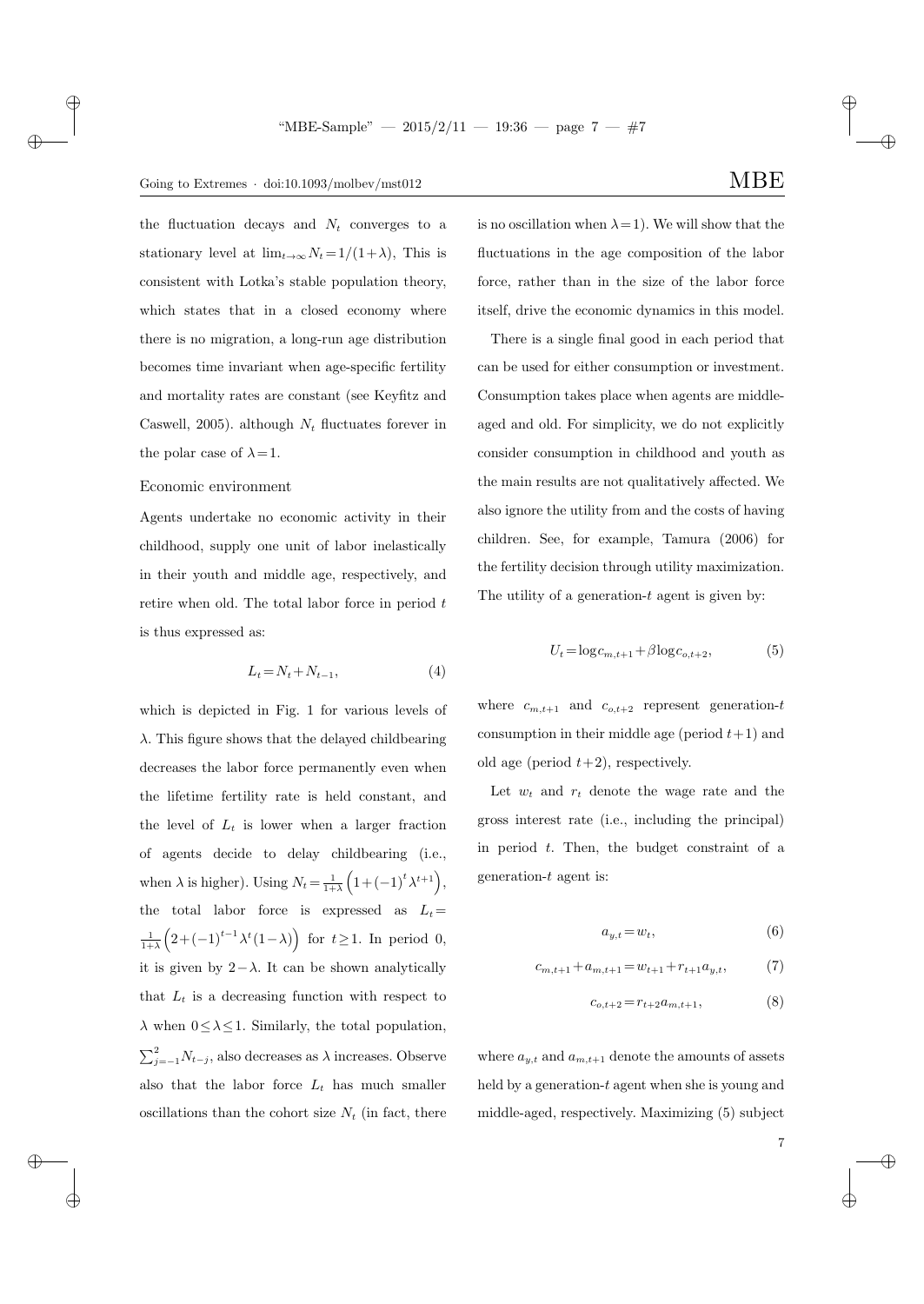✐

 $\oplus$ 

8

✐





FIG. 2. Fluctuations in Cohort Size  $N_t$  over Generations.

to  $(6)-(8)$  yields:

$$
c_{m,t+1} = (1-z)(r_{t+1}w_t + w_{t+1}), \tag{9}
$$

$$
a_{m,t+1} = z(r_{t+1}w_t + w_{t+1}),
$$
\n(10)

where  $z \equiv \beta/(1+\beta)$  denotes the propensity to save by the middle-aged, which is a key parameter in the following analysis.

Observe that in period  $t$ , aggregate savings consist of the asset holdings of young agents,  $a_{y,t}N_t$ , and the assets held by the middle-aged,  $a_{m,t}N_{t-1}$ . These aggregate savings, denoted by  $S_t$ , become the capital stock in the next period. From (6) and (10), this means that the capital stock in period  $t+1$ , denoted by  $K_{t+1}$ , is determined as:

Goods are produced competitively by a representative firm using labor and the capital stock. The aggregate amount of production is given by a standard Cobb–Douglas production function  $Y_t = AK_t^{\alpha}L_t^{1-\alpha}$ , where parameter  $A>0$ is total factor productivity, whereas parameter  $\alpha \in (0,1)$  represents the share of capital. The production function can be expressed in terms of per-worker values as  $y_t = Ak_t^{\alpha}$ , where  $y_t \equiv Y_t/L_t$  is output per worker and  $k_t \equiv K_t/L_t$  is the capital– labor ratio. Denoting the capital depreciation rate by  $\delta \in [0,1]$ , the profit-maximizing condition for the firm implies that the factor prices in equilibrium are:

$$
K_{t+1} = S_t = a_{y,t}N_t + a_{m,t}N_{t-1} = w_tN_t + z(r_tw_{t-1} + w_t)N_{t-1}.
$$
  
\n
$$
v_t = A\alpha k_t^{\alpha-1} + 1 - \delta \equiv r(k_t),
$$
  
\n
$$
w_t = A(1-\alpha)k_t^{\alpha} \equiv w(k_t).
$$
  
\n(13)

✐

✐

✐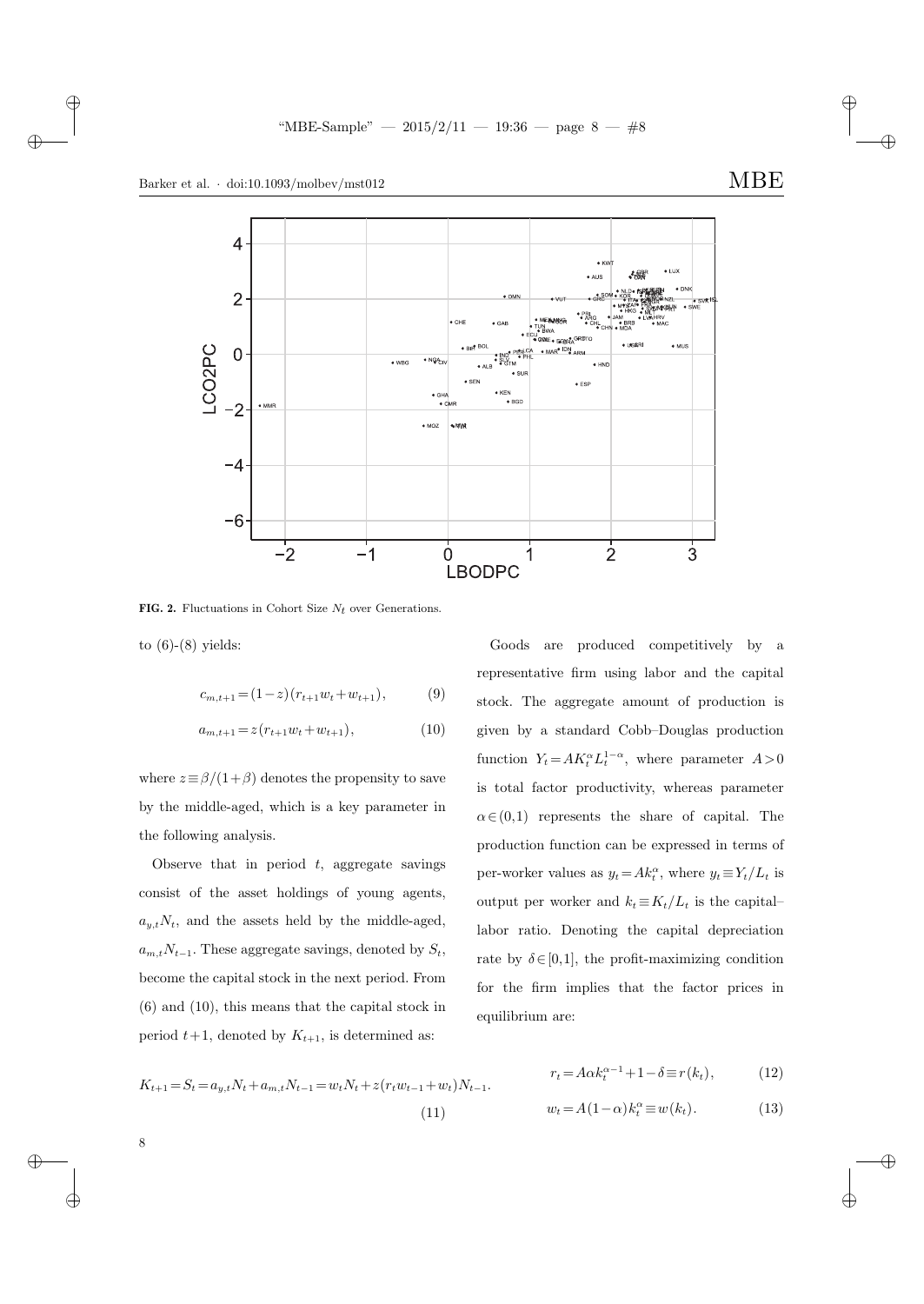$\rightarrow$ 

 $\oplus$ 

✐

Substituting these factor prices into (11) gives the evolution of per-worker capital over generations:

$$
k_{t+1} = A(1 - \alpha) \frac{N_t k_t^{\alpha} + z N_{t-1}}{N_{t+1} + N_t},
$$
 (14)

where we used the fact that  $k_{t+1} = K_{t+1}/L_{t+1} =$  $K_{t+1}/(N_{t+1}+N_t)$ . Recalling that the timing of childbirth  $\lambda_t$  for all t is given by (2), equation (1) and initial condition  $N_{-1} = N_0 = 1$  determine the demographic dynamics  $N_t$  for all t. Then, given the path of  $N_t$  and the initial two values of capital,  $k_0$  and  $k_{-1}$ , (14) determines the dynamic path of the capital–labor ratio  $k_t$  for all t.

### Dynamic Effects of Delayed Childbearing

In the following, we investigate the dynamic effects of delayed childbearing on capital accumulation and welfare. Throughout this section, we focus on the polar case of  $\lambda = 1$ , where all agents beginning from generation 0 bear children in middle age. Although this case is not very plausible, it allows us to analytically explain the effect of delaying childbearing in a simple way. We also assume full capital deprecation  $(\delta = 1)$  in this section. The general case with  $\lambda, \delta \in (0,1)$  will be numerically investigated in the next section.

## Equilibrium path when all agents delay childbearing

When  $\lambda = 1$ , the demographic dynamics (1) simplify to  $N_{t+1} = N_{t-1}$  for all  $t \geq 1$ . Substituting  $N_0 = 1$  and  $N_1 = 0$  from (3) into this equation, it turns out that  $N_t = 1$  for all even t and  $N_t =$  0 for all odd  $t$ . Table 1 describes the implied demographic structure at each point in time. Note that the whole labor force consists only of young workers in even periods, and only of middle-aged workers in odd periods. Of course, this is an extreme possibility: young and middleaged workers would coexist if  $\lambda \in (0,1)$ . However, the important point is that the composition of young and middle-aged workers in the labor force fluctuates, which is still true for  $\lambda \in (0,1)$ . Observe from the demographic dynamics illustrated by Fig. 2 that the young workers are the majority (i.e.,  $N_t > N_{t-1}$ ) in the even periods, whereas the middle-aged workers are the majority (i.e.,  $N_t$  <  $N_{t-1}$ ) in the odd periods.

With the path of  $N_t$ , we can derive the equilibrium path of the capital-labor ratio  $k_t$ , given the initial  $k_0$  and  $k_{-1}$  values. Substituting  $N_0 = N_{-1} = 1$  and  $N_1 = 0$  into (14) for  $t = 0$ , we obtain the capital–labor ratio in period 1: Recall also that we have assumed  $\delta = 1$  for this section.

$$
k_1 = A(1 - \alpha) \left[ (1 + z)k_0^{\alpha} + zA\alpha k_0^{\alpha - 1}k_{-1}^{\alpha} \right].
$$
 (15)

This pattern of dynamics can be intuitively interpreted in terms of the aggregate saving rate (adjusted for labor force growth), defined by:

$$
v_t \equiv \frac{S_t}{Y_t} / \frac{L_{t+1}}{L_t} = \frac{K_{t+1}/L_{t+1}}{Y_t / L_t} = \frac{k_{t+1}}{Ak_t^{\alpha}}.\tag{16}
$$

As labor force  $L_t$  is constant at 1 for all  $t \geq 1$  (see Fig. 1),  $v_t$  simply represents the aggregate saving rate for  $t \geq 1$ .

Using this definition, the first line of equation (??) can be restated as  $v_t = 1 - \alpha$ . In even periods,

✐

✐

✐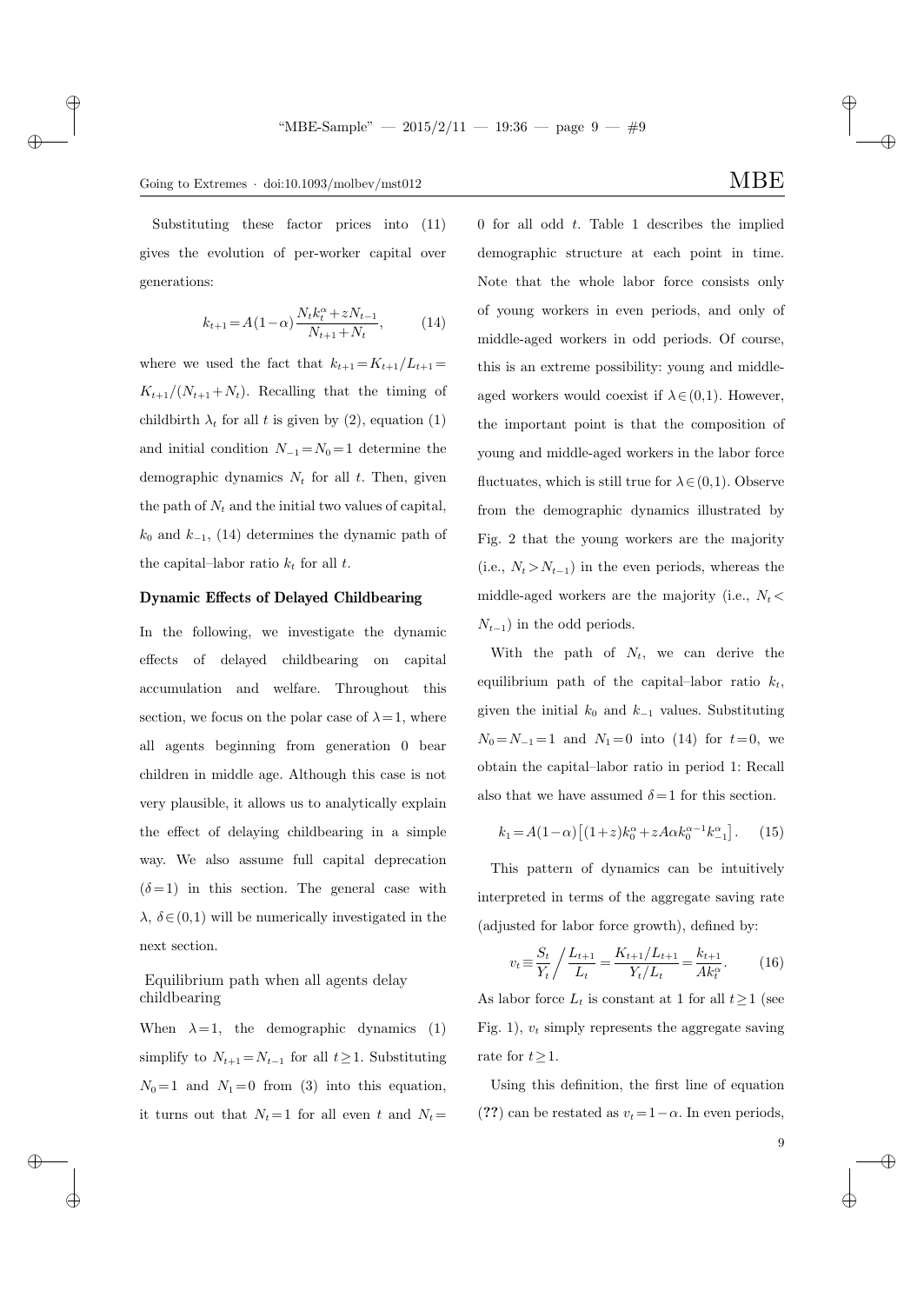$\rightarrow$ 

✐

### Table 1. Evolution of Demographic Structure When  $\lambda = 1$ . Numbers in Italic Indicate the Cohorts in the Labor Force

|                      | __                |        |        |                              |                             |
|----------------------|-------------------|--------|--------|------------------------------|-----------------------------|
|                      | Period<br>$^{-1}$ | Period | Period | Even periods<br>$t = 2, 4, $ | Odd periods<br>$t = 3, 5, $ |
| Old                  |                   |        |        |                              |                             |
| Middle-Aged (worker) |                   |        |        |                              |                             |
| Young (worker)       |                   |        |        |                              |                             |
| Child                |                   |        |        |                              |                             |

NOTE.—Therefore, they earn the entire output  $Y_t$ . The middle-aged are the sole savers in odd periods, and they save fraction z of their income. Throughout this section, we focus on the polar case of  $\lambda = 1$ , where all agents beginning from generation 0 bear children in middle age.

young agents are the sole workers, and thus they earn the labor share of output,  $(1-\alpha)Y_t$ . At the same time, they are also the sole savers in even periods, and because they save their income entirely, aggregate savings coincide with their income,  $(1-\alpha)Y_t$ . Therefore, in even periods, the aggregate saving rate  $v_t$  is determined by the labor share of the production,  $1-\alpha$ .

Theorem 1 The middle-aged are the sole savers in odd periods, and they save fraction z of their income. Therefore, the aggregate saving rate  $v_t$  coincides with their saving propensity, z. When  $\lambda \in (0,1)$ , labor force  $L_t$  does fluctuate in transition dynamics. However, comparing Figs 1 and 2 shows that the fluctuations in labor force  $L_t$  are much smaller than in the demographic dynamics of  $N_t$ .

For odd periods, the second line of equation (??) can be restated as  $v_t = (1 - \alpha)z(1 + \alpha/v_{t-1})$ . Note that  $v_{t-1}$  in this equation refers to the aggregate saving rate in even periods, which is  $1-\alpha$  as shown above. By substituting  $v_{t-1} = 1 - \alpha$  into the above equation, it simplifies to  $v_t = z$ . In odd periods  $(t\geq 3)$ , the middle-aged are the only workers. In addition, the capital used in odd periods is owned solely by the middle-aged, because they are the only savers in the previous period (when they were

young in even periods). Therefore, they earn the entire output  $Y_t$ .

✐

✐

✐

✐

Lemma 1. The middle-aged are the sole savers in odd periods, and they save fraction z of their income. Therefore, the aggregate saving rate  $v_t$ coincides with their saving propensity, z. When  $\lambda \in (0,1)$ , labor force  $L_t$  does fluctuate in transition dynamics. However, comparing Figs 1 and 2 shows that the fluctuations in labor force  $L_t$  are much smaller than in the demographic dynamics of  $N_t$ .

To summarize, the aggregate saving rate  $v_t$ exhibits a two-period cycle after period 2: There is no cycle in the knife-edge case of  $1-\alpha=z$ . For completeness,  $v_0$  is obtained by  $v_0 = k_1/(Ak_0^{\alpha})$ , where  $k_0$  is a part of the initial condition and  $k_1$ is given by  $(1)$ . The level of  $v_1$  is then obtained by  $v_1 = (1 - \alpha) z (1 + \alpha / v_0).$ 

for 
$$
t \ge 2
$$
,  $v_t = \begin{cases} 1 - \alpha & \text{if } t \text{ is even,} \\ z & \text{if } t \text{ is odd.} \end{cases}$  (17)

Note that either the saving rate in even periods  $1-\alpha$ , or that in odd periods z, could be larger. On one hand, young workers have a high saving propensity (unity), but they save only out of labor income  $(w_t)$ . On the other hand, middleaged workers earn both labor and capital income

 $\rightarrow$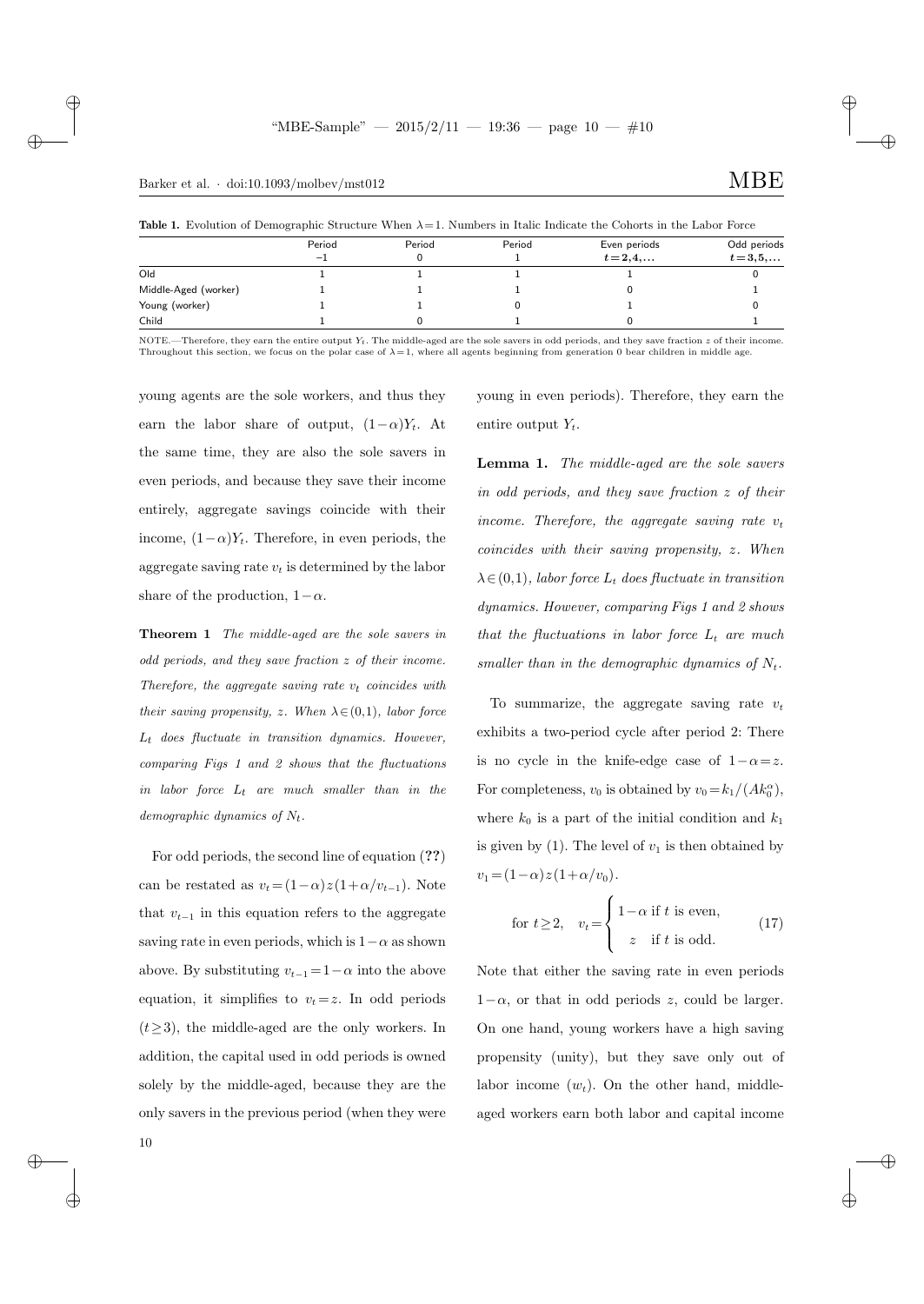## Going to Extremes  $\cdot$  doi:10.1093/molbev/mst012 MBE

 $\rightarrow$ 

 $\rightarrow$ 

 $\oplus$ 

✐

 $(w_t+r_tw_{t-1}),$  but their saving propensity is lower  $(z<1)$ . From the Family Income and Expenditure Survey for wage-earning households with two or more persons in Japan, we confirmed that the average saving rate (1− the average propensity to consume) tends to fall with the age of the household head, from 32.0% (thirties) to 28.8% (forties) to  $25.4\%$  (fifties) and then to  $11.3\%$ (sixties) using 2000–2010 data. While some other reports find flat or rising age-saving profiles (even after the retirement age), Jappelli and Modigliani (2005) pointed out that these are because contributions to pension funds (including employers' contribution) are not regarded as savings, and also because pension incomes are treated as income although they should be regarded as dissavings. They estimated the effects of social security on the age-saving profile in Italy, which showed that actual savings are highest when the household head is in his/her late thirties and then falls to zero around age 60.

Using the values of  $v_t$  in (17), we can derive the sequence of  $k_t$ . Note that (16) implies a simple relationship between the aggregate saving rate  $v_t$ and the evolution of the capital–labor ratio  $k_t$ :

$$
k_{t+1} = v_t A k_t^{\alpha}.
$$
\n<sup>(18)</sup>

Taking the logs of (18) and applying this recursively, we obtain:

$$
\log k_t = \left(\sum_{j=0}^{t-3} \alpha^j\right) \log A + \left(\sum_{j=0}^{t-3} \alpha^j \log v_{t-1-j}\right) + \alpha^{t-2} \log k \tag{19}
$$

✐

✐

where  $k_2 = A(1-\alpha)z\left\{k_1^{\alpha} + A\alpha k_0^{\alpha}k_1^{\alpha-1}\right\}$  from (??),  $k_1$  is given by (1), and  $k_0$  (and  $k_{-1}$ ) is given as the initial value. This equilibrium path has the following property.

**Lemma 2.** In the equilibrium with  $\lambda = 1$ ,  ${k_t}_{t=0}^{\infty}$  converges to a two-period limit cycle  $regardless of the initial values. Define  $k_{even}^* \equiv$$  $\lim_{s \to +\infty} k_{2s}$  and  $k_{odd}^* \equiv \lim_{s \to +\infty} k_{2s+1}$ , where s is an integer. Depending on  $z \equiv \beta/(1+\beta)$ , the *relative magnitude of*  $k_{even}^*$  and  $k_{odd}^*$  is: (Case I) if  $z < 1-\alpha$ ,  $k_{even}^* < k_{odd}^*$  holds. (Case II) if  $z > 1 - \alpha$ ,  $k_{even}^* > k_{odd}^*$  holds.

*Proof.* As  $t\rightarrow\infty$ , the first term of (19) converges to  $(1-\alpha)^{-1} \log A$ , whereas the third term vanishes because  $\alpha \in (0,1)$ . When t is even (i.e., when  $t=2s$  for some integer s), from (17), the second term is expanded as  $\log z + \alpha \log(1-\alpha)$  $\alpha$ )+ $\alpha$ <sup>2</sup>log z +  $\alpha$ <sup>3</sup>log(1- $\alpha$ )+…, which converges to  $(1-\alpha)^{-1} \log V_{even}(z)$ , where:

$$
V_{even}(z) \equiv [(1-\alpha)^{\alpha} z]^{\frac{1}{1+\alpha}} \tag{20}
$$

 $\log k_2$ , which converges to  $(1-\alpha)^{-1} \log V_{odd}(z)$ , where: is a geometric weighted average of the aggregate saving rate  $v_t$ . Observe that  $V_{even}(z)$  in (20) puts a higher weight on z than on  $(1-\alpha)$  because in even periods the most recent aggregate saving rate is  $v_{2s-1} = z$ . Similarly,  $V_{odd}(z)$  in (21) puts a higher weight on  $(1-\alpha)$ . Similarly, when t is odd (i.e., when  $t = 2s+1$ ), the second term is expanded as  $\log(1-\alpha) + \alpha \log z + \alpha^2 \log(1-\alpha) + \alpha^3 \log z + \cdots,$ 

$$
V_{odd}(z) \equiv \left[ (1 - \alpha) z^{\alpha} \right]^{\frac{1}{1 + \alpha}}.
$$
 (21)

11

✐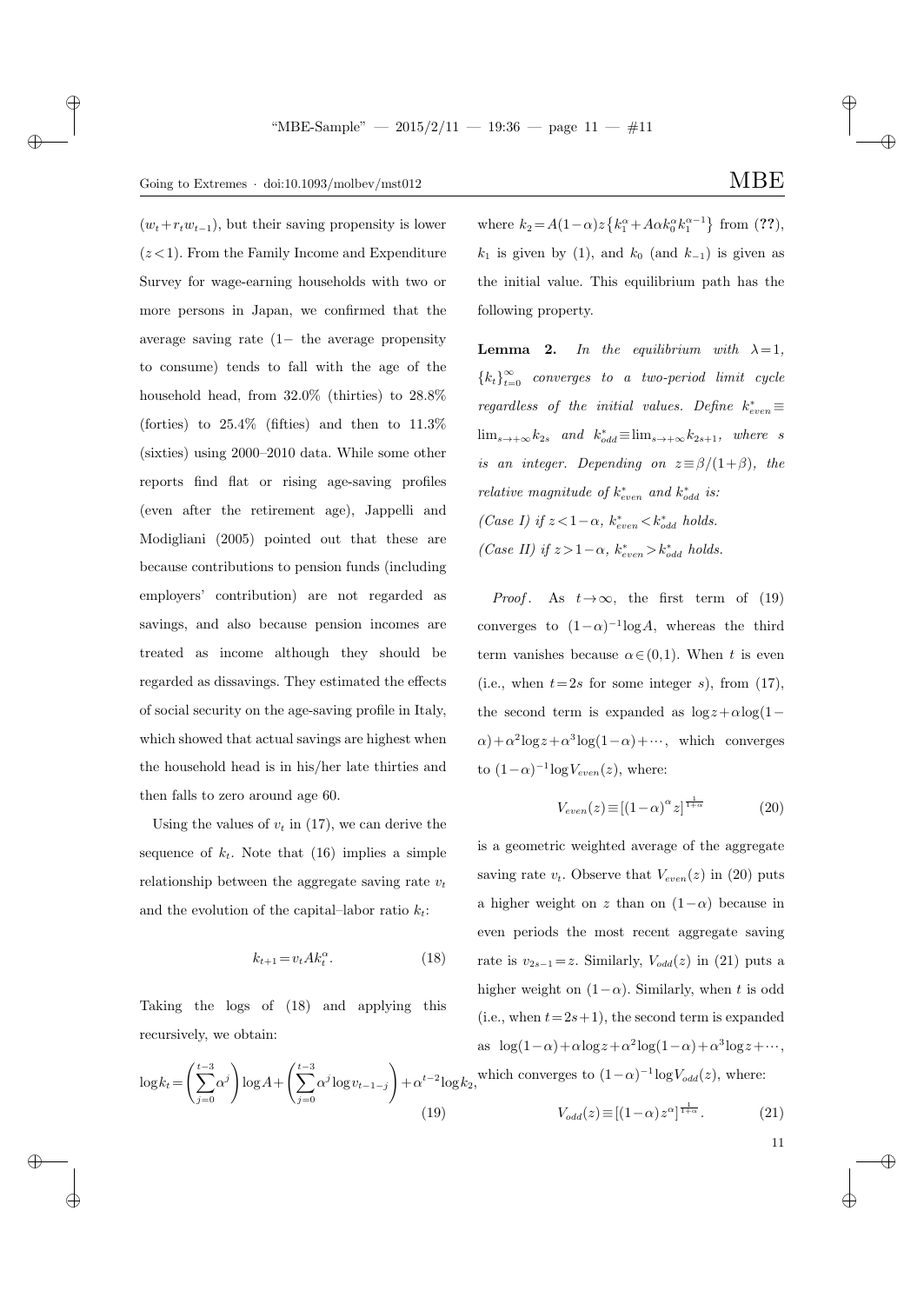$\rightarrow$ 

 $\oplus$ 

12

✐

From these, we conclude that the values of  $k_t$  in even and odd periods, respectively, converge to:

$$
\lim_{s \to \infty} \log k_{2s} = \log k_{even}^* = \frac{1}{1 - \alpha} [\log V_{even}(z) + \log A],
$$

$$
(22)
$$

$$
\lim_{s \to \infty} \log k_{2s+1} = \log k_{odd}^* = \frac{1}{1 - \alpha} [\log V_{odd}(z) + \log A].
$$

(23)

Note that  $V_{even}(z) < V_{odd}(z)$  holds if  $z < 1-\alpha$ (Case I), whereas the opposite holds if  $z > 1-\alpha$ (Case II). Therefore,  $k_{even}^* < k_{odd}^*$  holds if and only if  $z < 1 − α$ .  $□$ 

Proposition 1 states that if all agents from period 0 delay childbearing, the capital–labor ratio  $k_t$  eventually converges to a two-period limit cycle. This fluctuation is driven not by the size of the labor force (which is constant), but by the age distribution within it, through the fluctuations in the aggregate saving rate  $v_t$ . Figure 1 illustrates the limit cycles for the two cases, where the two loci are drawn by substituting  $1-\alpha$  (even periods) and  $z$  (odd periods) for  $v_t$  in the capital accumulation equation (18). Panel (i) shows that in Case I  $(z < 1-\alpha)$ , the aggregate saving rate is higher in even periods, which results in a higher capital stock in odd periods. Conversely, panel (ii) depicts that the higher saving rate in odd periods results in the higher capital stock in even periods in Case II  $(z>1-\alpha)$ .

Effects on capital accumulation

As we have seen in Fig. 1, delayed childbearing lowers the labor force permanently. This subsection examines how this affects capital accumulation in the economy by comparing the capital–labor ratio in the limit cycles to the economy without delayed childbearing.

Note that without delayed childbearing (i.e., when  $\lambda = 0$ ),  $N_t = 1$  holds for all t from (1) and the initial condition  $N_0 = 1$ . By substituting  $N_{t-1} = N_t = N_{t+1} = 1$  and  $\delta = 1$  into the capital accumulation equation (14), and rewriting the resulting equation using  $v_t \equiv k_{t+1}/(Ak_t^{\alpha})$ , we obtain the evolution of the aggregate saving rate  $v_t$  for the case of  $\lambda = 0$ . From it, we find that the steady state level of  $v_t$  is a (positive) solution to a quadratic equation  $\xi(v) \equiv 2v^2 - (1-\alpha)(1+z)v \alpha(1-\alpha)z=0$ , which we obtain as:

$$
v^*(z) \equiv \frac{1}{4} \{ (1 - \alpha)(1 + z) \}.
$$
 (24)

Solving  $k^*/(A(k^*)^{\alpha}) = v^*(z)$  for  $k^*$ , the steady state capital–labor ratio for  $\lambda = 0$  is obtained as:

$$
\log k^* = \frac{1}{1-\alpha} [\log v^*(z) + \log A]. \tag{25}
$$

It is apparent from  $(22)$ ,  $(23)$  and  $(25)$  that the relative magnitudes of the capital–labor ratios,  $k_{odd}^*$ ,  $k_{even}^*$ , and  $k^*$ , can be obtained by comparing  $V_{odd}(z)$ ,  $V_{even}(z)$ , and  $v^*(z)$ . To focus on the relevant situation, we assume that the share of capital is not too high:  $\alpha < (\sqrt{5}-1)/2 \approx 0.618$ . With this assumption, we can show the following property.

**Lemma 3.** (i) At  $z = 1 - \alpha$ ,  $V_{odd}(z) = V_{even}(z)$ =  $v^*(z) = 1 - \alpha$  holds.

(ii) There exist  $\hat{z}\in(0,1-\alpha)$  such that  $V_{odd}(\hat{z})=$ 

✐

✐

✐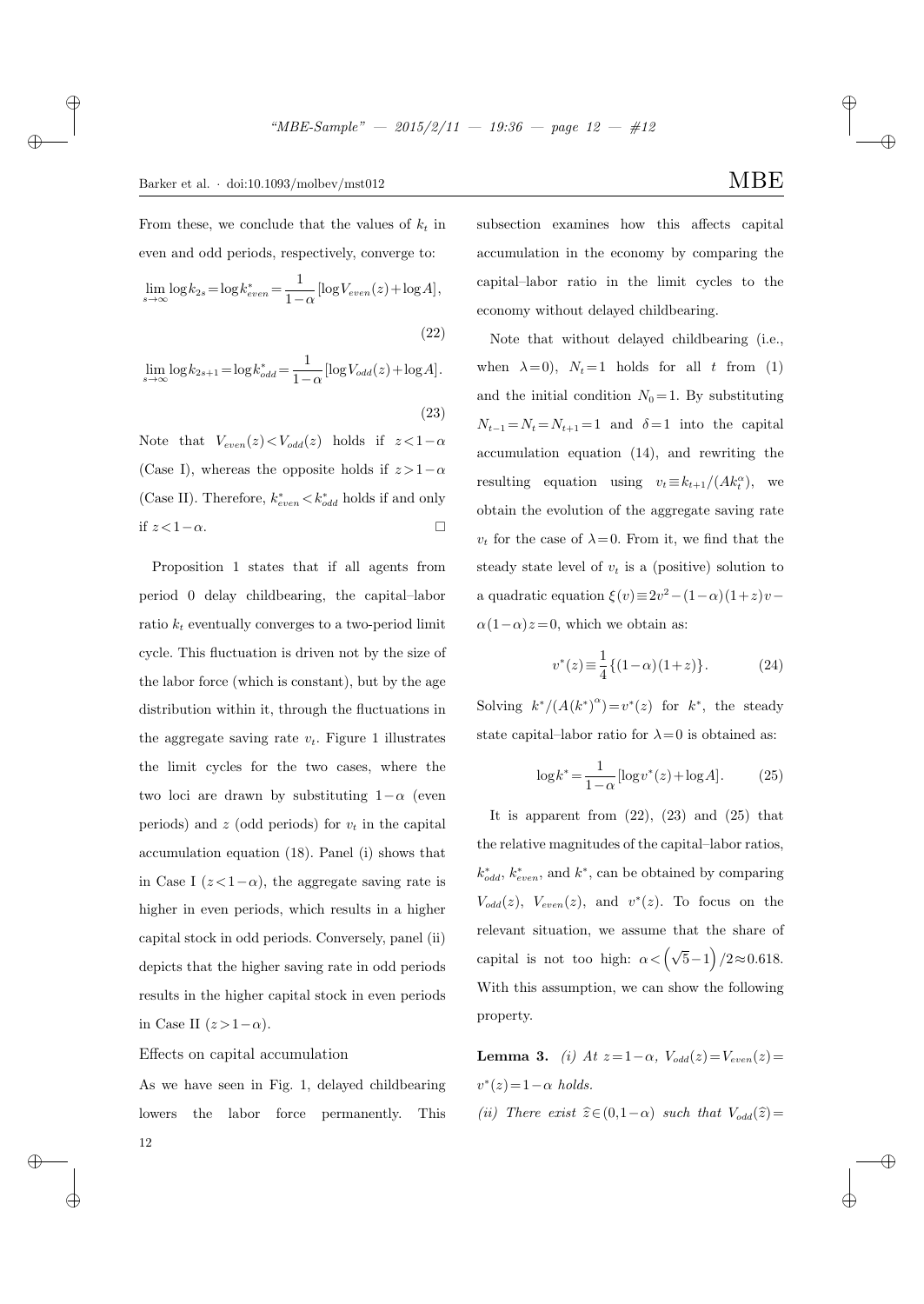$v^*(\widehat{z})$  holds.  $V_{odd}(z) > v^*(z)$  holds if and only if  $z \in$  $(\widehat{z}, 1-\alpha)$ .

(iii)  $V_{even}(z) > v^*(z)$  holds if and only if  $z > 1-\alpha$ .

Proof. Property (i) is immediately confirmed by comparing (20), (21), and (24) at  $z=1-\alpha$ . The proofs of (ii) and (iii) are given in Appendix 1.  $\Box$ 

As summarized in Table 1, Proposition 1 and Lemma 1 imply three possibilities regarding the relative magnitudes of  $k_{odd}^*$ ,  $k_{even}^*$ , and  $k^*$ : It can also be shown that if  $z=1-\alpha$  (i.e., when capital does not fluctuate),  $k_{even}^* = k_{odd}^* = k^*$  holds. In addition, if  $z = \hat{z}$ ,  $k_{even}^* < k_{odd}^* = k^*$  holds. We ignore these border cases because they do not occur except for a (measure 0) coincidence.

Observe that the lower end of the limit cycle  $(\min\{k_{odd}^*, k_{even}^*\})$  is always smaller than the steady state level  $k^*$  in the economy without delayed childbearing (which we call the benchmark economy). In addition, if  $z$  is sufficiently small  $(z<\widehat{z})$ , the upper end of the limit cycle can also be smaller than  $k^*$ . This means that the long-term levels of the capital–labor ratio  $k_t$ in the delayed childbearing economy are always smaller than the steady state capital–labor ratio k ∗ in the benchmark economy. This might seem paradoxical, given that in the delayed childbearing economy, the labor force remains low compared with the benchmark economy (compare  $\lambda = 1$  to  $\lambda = 0$  in Fig. 1). This paradoxical result can be explained by the alternating age composition in the labor force. Recall from (17) that the

aggregate saving rate alternates between  $1-\alpha$  and z. In Case Ia, the saving propensity of the middleaged agents,  $z \equiv \frac{\beta}{1+\beta}$ , is small. Thus, in odd periods, when the labor force is entirely composed of middle-aged agents, the aggregate saving rate  $v_t = z$  is low. This makes capital per worker in the next period  $(k_{even}^*)$  considerably smaller than in the benchmark  $(k^*)$ , and therefore also the wage rate. As a result, workers in even periods, who are composed of young agents, receive substantially lower incomes than in the benchmark economy. Thus, even though the aggregate saving rate in even periods  $v_t = 1-\alpha$  is higher than that in the benchmark economy  $(v^*(z))$ , the amount of aggregate savings can be lower, which explains the possibility of  $k_{even}^* < k_{odd}^* < k^*$ . One may then wonder why  $k^* < k^*_{odd} < k^*_{even}$  never occurs in Case II. As we assumed  $\alpha$  to be lower than  $(\sqrt{5}-1)/2$ , the wage equation  $w_t = A(1-\alpha)k_t^{\alpha}$  has a certain degree of concavity with respect to  $k_t$ . This

concavity implies that, while a negative deviation  $k_{even}^*$  from  $k^*$  in Case I results in a substantial drop in the wage income, a positive deviation of  $k_{even}^*$  from  $k^*$  in Case II results in a relatively small wage increase. Therefore,  $k_{odd}^*$  does not exceed  $k^*$ in Case II.

#### Welfare effects

We now examine how the cycles in the capital– labor ratio in the delayed childbearing economy affect the welfare of agents. Note that, by substituting  $(8)$ ,  $(9)$ , and  $(10)$  into  $(5)$ , the utility of generation-t agents (those who are born in

✐

✐

 $\rightarrow$ 

 $\rightarrow$ 

✐

13

✐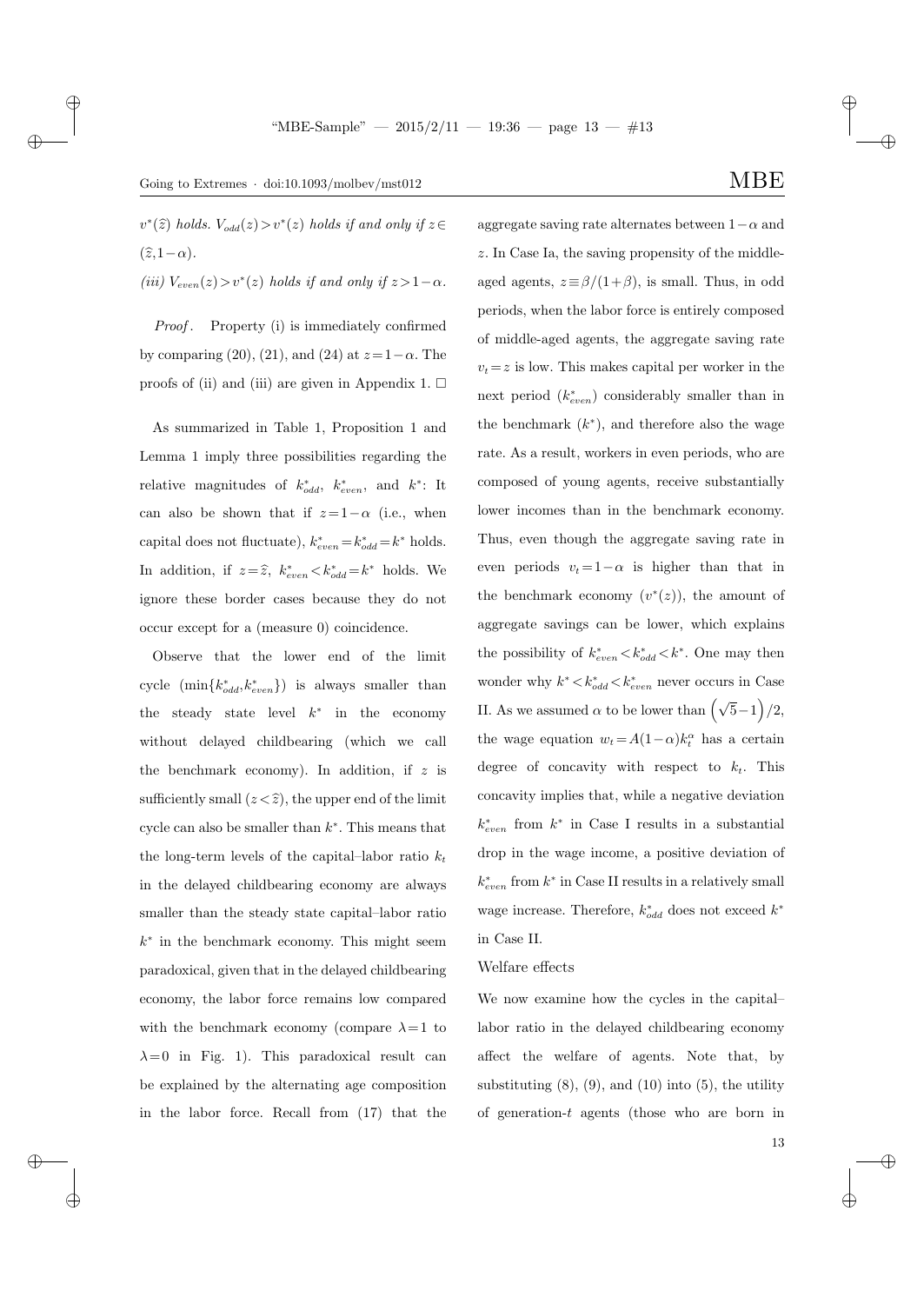period  $t-1$ ) is written as:

 $\rightarrow$ 

✐

$$
U_t = \beta \log z + \log(1 - z) + (1 + \beta) \log(r_{t+1}w_t + w_{t+1}).
$$
\n(26)

Let us call those agents born in odd periods and thus young in even periods the 'even-period generations.' In the delayed childbearing economy  $(\lambda = 1)$ , the whole population is composed only of the even-period generations  $(N_t = 0$  for all odd t). Therefore, the long-term welfare of agents in the limit cycle can be measured by  $U_{even}^* \equiv$  $\lim_{s\to+\infty}U_{2s}$ . Using the limit-cycle values of the capital–labor ratio, we can write long-term welfare with  $\lambda = 1$  as:

$$
U_{even}^{*} = (1+\beta)\log[A\alpha(k_{odd}^{*})^{\alpha-1}(k_{even}^{*})^{\alpha} + (k_{odd}^{*})^{\alpha}],
$$
\n(27)

where C is a constant term defined as  $C \equiv \beta \log \beta$  $(1+\beta)\log(1+\beta)+\beta\log A\alpha+(1+\beta)\log A(1-\alpha).$ Similarly, long-term welfare in the benchmark economy  $(\lambda = 0)$  can be written as:

$$
U^* = (1+\beta)\log[A\alpha(k^*)^{2\alpha-1} + (k^*)^{\alpha}] - \beta(1-\alpha)\log k^* +
$$
\n(28)

Comparing (27) with (28), we have the following property.

As function  $\Omega(z)$  is continuous, Lemma 2 implies that when z is sufficiently close to 0,  $\Omega(z)$ must be negative, and hence  $U^*_{even} < U^*$  holds. The next proposition states this result.

As long as the saving propensity of the middle-aged,  $z \equiv \beta/(1+\beta)$ , is sufficiently small, or equivalently when the agents discount the future significantly (i.e.,  $\beta$  is small), the delayed childbearing  $(\lambda = 1)$  causes the long-run welfare of agents to fall compared with the case where delayed childbearing does not occur  $(\lambda = 0)$ . This again seems paradoxical, because when the population falls from the initial level, it is usually anticipated that each agent enjoys a higher perworker capital and hence higher consumption. This does not hold true in this case, similar to the discussion in the previous subsection, because of the fluctuations in the age composition of workers.

### Numerical Analysis

<sup>∗</sup>+C.

This section considers a general case where only a fraction of agents delay childbearing. When  $\lambda \in (0,1)$ , the fluctuations in  $N_t$  gradually settle to a long-term value (see Fig. 2). Nonetheless, the fluctuations in  $N_t$  continue for an extended number of generations, especially when  $\lambda$  is relatively large. For example, if 80% of agents delay childbearing  $(\lambda = 0.8)$ , it can be seen that substantial fluctuations in  $N_t$  remain even after 10 generations (around 200 years). This section examines their effects on capital accumulation and welfare in the transitional dynamics. We also relax the assumption of complete capital depreciation.

### Equilibrium dynamics under

For a given value of  $\lambda$ , the path of  $N_t$  is readily calculated as depicted in Fig. 2 using (1) and (2) along with initial condition  $N_0 = 1$ . As  $N_t = 1$  for all  $t \leq 0$ , we reasonably assume that the economy has reached the steady state under  $N_t = 1$  by period −1, and also remains at the same steady

✐

✐

✐

✐

14

 $\oplus$ 

 $\rightarrow$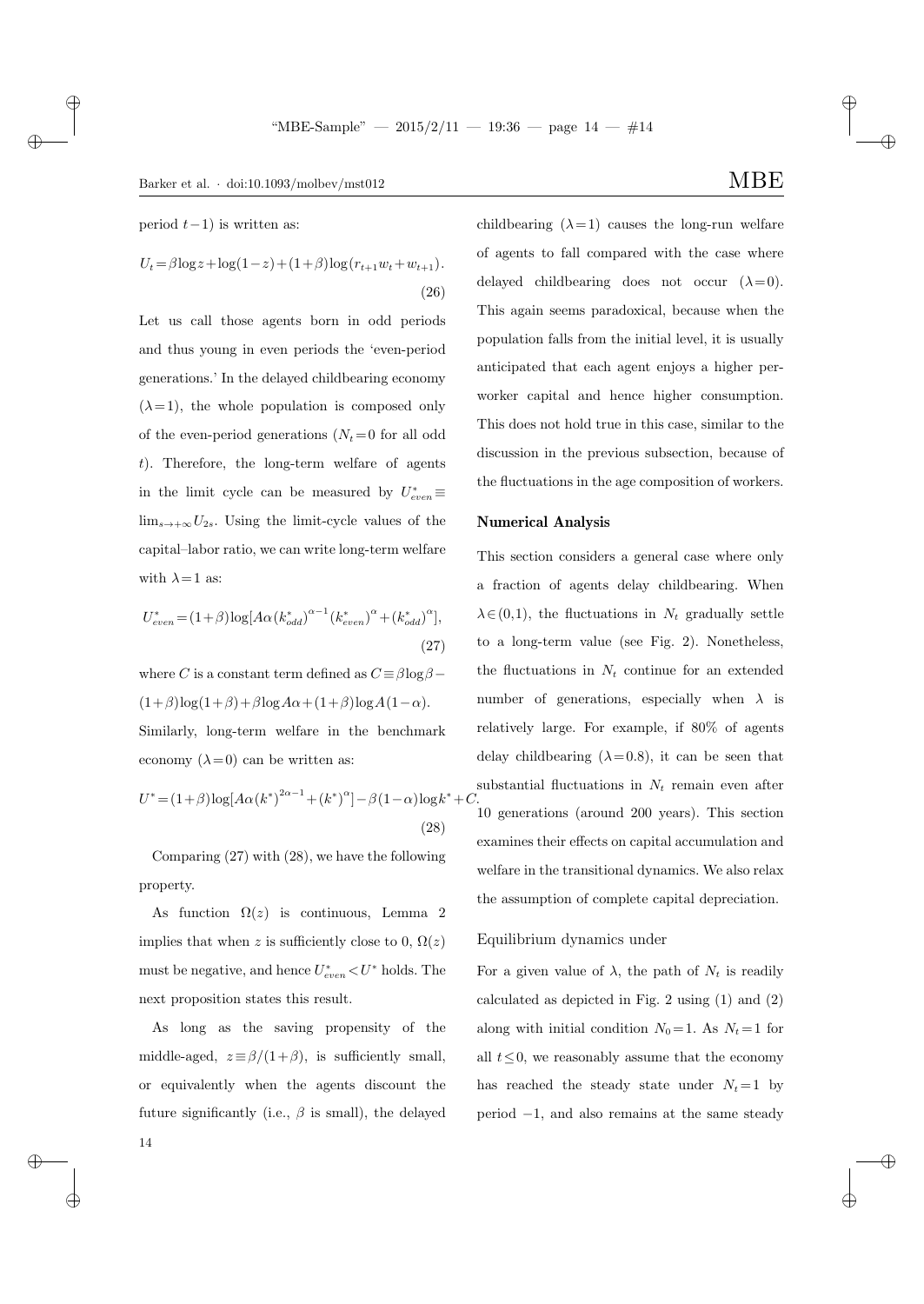## Going to Extremes · doi:10.1093/molbev/mst012  $\text{MBE}$

 $\rightarrow$ 

 $\rightarrow$ 

 $\oplus$ 

✐

state at period 0. Note that, even though  $\lambda_t$  jumps up from 0 to  $\lambda > 0$  in period 0, the labor force is not immediately affected, nor is the capital–labor ratio, because the fertility in period 0 determines the amount of labor supplied in period 1 and beyond. We previously calculated this steady state in Subsection as the benchmark case, where the steady state level of the capital–labor ratio  $k^*$  is given by (25). Thus, we use  $k_{-1} = k_0 = k^*$  as the initial condition to calculate the path of  $k_t$  using (14).

We specify the parameters as follows. As an agent lives for four periods, one period in the model can be considered as approximately 20 years. If agents discount future consumption by 1% per quarter, as is often assumed in the literature, the discount factor  $\beta$  will be  $(1+$  $(0.01)^{-4 \times 20} \approx 0.45$ . Therefore, we take  $\beta = 0.45$  as the reference value, and also examine the low-beta  $(\beta = 0.1)$  and the high-beta  $(\beta = 0.9)$  cases. For the depreciation parameter  $\delta$ , Nadiri and Prucha (1996) estimated a yearly depreciation rate for the physical capital stock of 5.9%, and 1.2% for the R&D capital stock. The capital stock  $K_t$ in our model includes both physical and R&D capital stocks, but these estimates suggest that a good fraction of the aggregate capital stock that remains after 20 years would be R&D capital. Therefore we use a yearly depreciation rate of 2% as a reference (which means  $\delta = 0.33$  for a period of 20 years), and also examine the case of a higher depreciation rate of 5% per year ( $\delta$ =0.64). The share of capital  $\alpha$  is set to 0.4. As we do not distinguish between physical and human capital, the share of  $K_t$ ,  $\alpha$ , should be higher than the conventionally measured share of physical capital. Thus, we choose  $\alpha = 0.4$ , although the value of  $\alpha$ does not substantially change the pattern of the dynamics. The scaling parameter  $A$  is set to 1.5. Under these parameter values, we confirmed that

dynamic efficiency  $r_t > 1$  is always satisfied at the

steady state.

Figure 2 shows the equilibrium paths of  $k_t$  for  $\beta = 0.1, 0.45,$  and 0.9, respectively, and also for  $\delta = 0.33$  and 0.64. Each panel depicts 10 paths of  $k_t$ , where each path corresponds to the cases of  $\lambda = 0.1, 0.2, ..., 0.9,$  and 1. In period 1, the labor force falls from 2 to  $2-\lambda$  because fraction  $\lambda$  of parents in the previous period decided to delay childbearing, and hence there are only 1−  $\lambda$  young workers in this period. Note also that the aggregate capital stock is the same as in the initial steady state, because it is determined by the aggregate savings in the previous period. This result depends on the logarithmic period utility function, which implies that the savings of agents do not depend on the interest rate. If the agents are more risk averse (i.e., if the intertemporal elasticity of substitution is because they know that the interest rate in period lower than unity), the middle-aged agents in period 0 would somewhat increase savings, because they know that the interest rate in period 1 will be lower because of the reduced labor supply, and ✐

✐

✐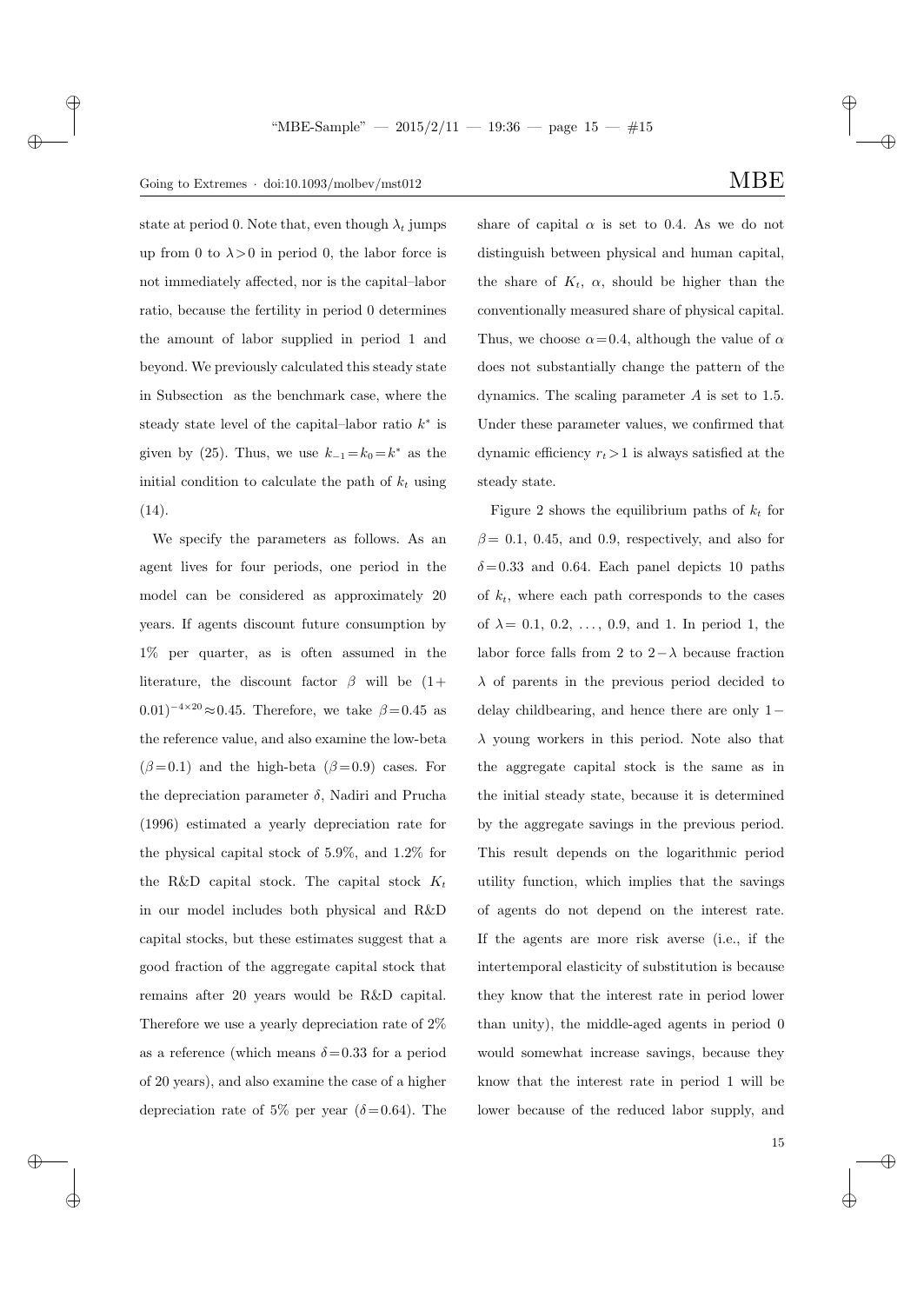$\rightarrow$ 

✐

would want to supplement old-age consumption by saving more. Therefore, the magnitude of the initial fluctuations will be larger than shown in this paper. Therefore, the initial response of the capital–labor ratio is always positive, and  $k_1 =$  $\left(\frac{2}{2-\lambda}\right)k^*$  is higher when  $\lambda$  is higher.

Observe from Fig. 1 that the labor force falls further in period 2 (except for the case of  $\lambda = 1$ , where  $L_t$  falls to the bottom only in one period). At the same time, however, the aggregate capital stock is also lower than the initial steady state, because there were fewer young workers in the previous period  $(N_1 = 1 - \lambda)$  who contributed to aggregate savings. Figure 2 shows that the second effect dominates, and the size of the fall in  $k_t$  at  $t=2$  is larger when  $\lambda$  is larger. In addition, when  $\beta$  is small (i.e., when the saving propensity of the middle-aged  $z = \frac{\beta}{1+\beta}$  is small), the major portion of the aggregate savings depends on the savings by the young workers. Therefore, with large  $\lambda$  and small  $\beta$ , the fall in aggregate savings in  $t=2$  is so large that  $k_2$  falls below (or 'overshoots') the initial capital–labor ratio  $k^*$ . For example, in Fig. 3, it can be observed that  $k_2 < k^*$  occurs when  $\beta\!=\!0.1$  and  $\lambda\!\geq\!0.6.$ 

The pattern of dynamics after period 3 depends both on  $\lambda$  and  $\beta$ . When only a small fraction of parents delay childbearing, the fluctuations in cohort size  $N_t$  disappear in a relatively short period of time. Therefore, with small  $\lambda$ ,  $k_t$ settles to the steady state value  $k^*$  relatively quickly, without cycles. If  $\lambda$  is relatively large, two-period cycles in  $k_t$  are present, which last for many generations. The pattern of the cycles is comparable to the results we obtained in Proposition 1. Figure 2(i) shows that when  $\beta$  is small, the capital-labor ratio  $k_t$  is smaller in even periods than in odd periods, which corresponds to Case I (a and b) in Proposition 1. In particular, the values of  $k_t$  in even periods are far below the steady state value  $k^*$ , whereas in odd periods they are barely above  $k^*$  (except for the case of  $\lambda = 1$ , where  $k_t$  in odd periods is also smaller than  $k^*$ , as we mentioned in Case Ia in Proposition 1). This asymmetry can be understood in terms of the reason why both  $k_{even}^*$  and  $k_{odd}^*$  can be lower than  $k^*$  when z is small, which we discussed in Subsection .

Figure 2(iii) shows that the pattern of the cycle is opposite when  $\beta$  is large. The capital–labor ratio is larger in even periods than in odd periods, similar to Case II in Proposition 2. When  $\beta$  is at an intermediate value ( $\beta$ =0.45), Fig. 3(ii) suggests that the pattern is similar to Case I if  $\lambda$  is large, whereas it is similar to Case II if  $\lambda$  is intermediate (and no cycle if  $\lambda$  is small). Finally, Fig. 3(iv) illustrates that a higher  $\delta$  shifts the entire path of the capital–labor ratio  $k_t$  downwards, but the effect of  $\delta$  on the pattern of the fluctuations is not clear from this figure.

To show the dependence of the pattern of cycles on parameter values more explicitly, we experimented with 40000 combinations of  $\lambda$  and  $\beta$  by varying each of them from 0.005 to 1.00 in

✐

✐

 $\rightarrow$ 

 $\oplus$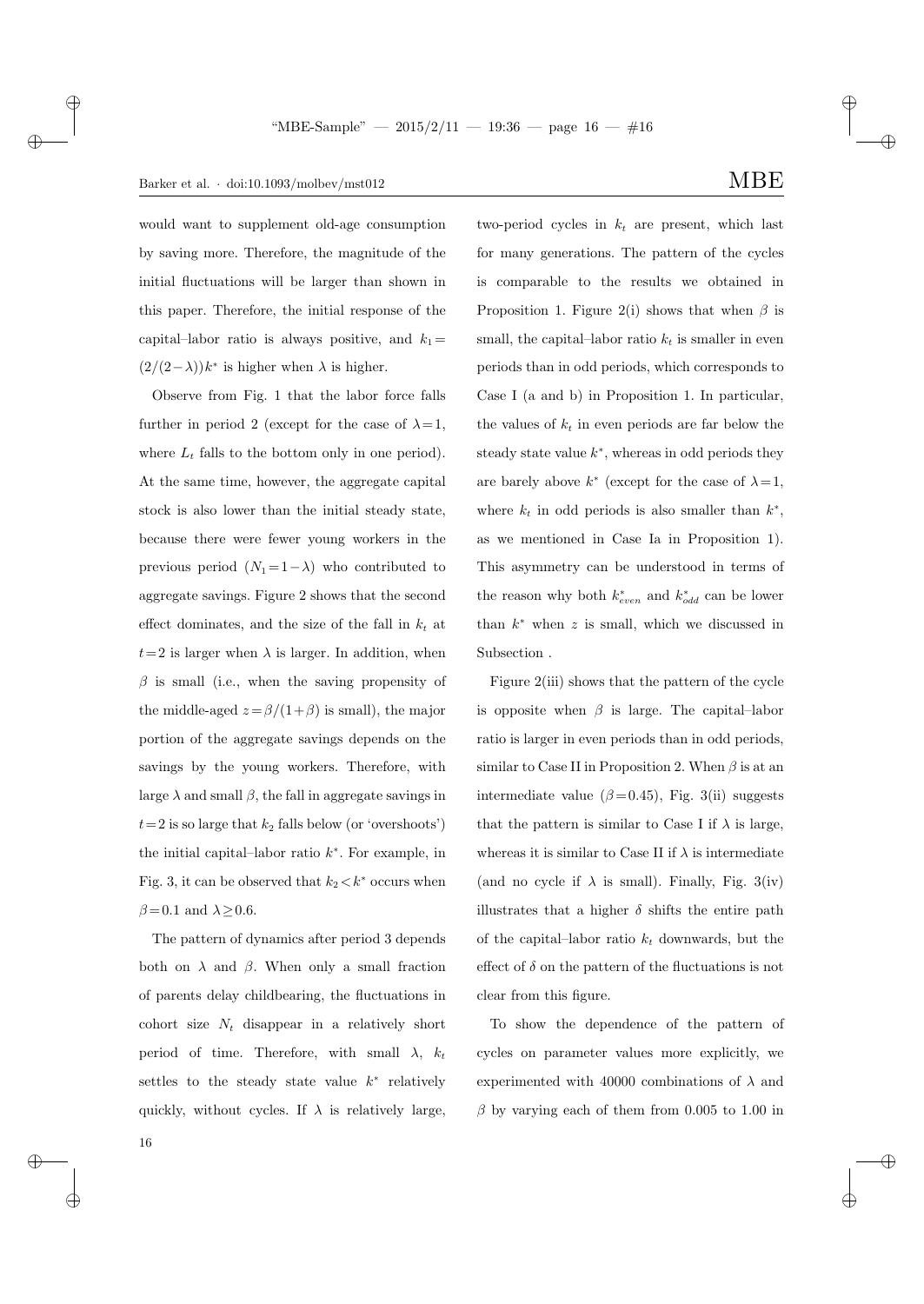## Going to Extremes · doi:10.1093/molbev/mst012  $\text{MBE}$

 $\rightarrow$ 

 $\rightarrow$ 

 $\oplus$ 

✐

200 steps, and we repeated this for two values of δ. We calculated the dynamic path of  $k_t$  for each combination of parameters until period 10, and then classified the result according to the pattern of movements, based on that in Proposition 3. The phase diagrams depicted in Fig. 2 summarize the result. When the combination of  $\lambda$  and  $\beta$  belongs to the area labeled as Case Ib, we find  $[k_t]$  in even periods]  $\langle k^* \rangle$  [ $k_t$  in odd periods] holds for all  $t > 3$ , whereas we find  $[k_t \text{ in even periods}] < [k_t]$ in odd periods  $\vert \langle k^* \rangle$  in the small area labeled as Case Ia. As explained in the text, we classify the pattern of the dynamics according to the level of  $k_t$  relative to the steady state value  $k^*$ . An alternative method of classification is to focus on the first difference of the capital–labor ratio,  $k_t-k_{t-1}$ , and examine if it is greater (or less) than zero. This calculation shows that the resulting phase diagram is almost identical to Fig. 2. The sign of  $k_t - k_{t-1}$  is positive only in odd periods in the area labeled as Case Ia and Ib, and the opposite holds in Case II. The sign of  $k_t - k_{t-1}$  is negative for all  $t>3$  in the 'No cycle' area because  $k_t$  monotonically falls to the steady state level. Similarly, in the area labeled as Case II,  $[k_t]$  in odd periods]  $\langle k^* \rangle$  [ $k_t$  in even periods] holds. In the area 'No cycle,'  $k_t > k^*$  holds for all  $t > 3$ . The remaining white areas correspond to the border cases where the movements of  $k_t$  do not fit exactly any of the above patterns (e.g., when cycles are present until a certain period but disappear before period  $t = 10$ ).

✐

✐

Figure 3 confirms that cycles in the capital– labor ratio emerge when a certain fraction (around 0.4) of agents delay childbearing. When cycles emerge, the capital–labor ratio is higher in odd periods if the discount factor  $\beta$  (or equivalently the propensity to save  $z$ ) is small, and vice versa. Observe also that the border between Case Ib and Case II bends toward the right as  $\lambda$  increases. Thus, for a given intermediate  $\beta$ , the pattern of cycles can be reversed depending on the fraction of agents who delay childbearing  $(\lambda)$ . In addition, comparing panels (i) and (ii) in Fig. 2 shows that a higher depreciation rate  $\delta$  shifts the border to the right. Intuitively, when  $\delta$  is higher, the gross interest rate falls, which reduces the income of the middle-aged agents. This lowers aggregate savings in odd periods (when the middle-aged workers are the majority in the labor force), and in turn reduces the capital stock in even periods, making Case Ib more likely. In Proposition 2, we have shown that the border between Cases Ib and Case II is at  $z=1-\alpha$ , given  $\lambda=1$  and δ= 1. As  $z \equiv \beta/(1+\beta)$ , this implies that the border would be at  $\beta = (1 - \alpha)/\alpha$ , which is 1.5 if  $\alpha = 0.4$ . Therefore, it is almost impossible to obtain Case II under the assumption of  $\lambda = 1$  and  $\delta = 1$  (see footnote 2). However, the discussion in the text suggests that this is only because the highest combination of  $\lambda$  and  $\delta$  pushes the border too far away in the direction of the higher  $\beta$ . Under realistic values of  $\delta$ , Fig. 2 shows that both Case I and Case II are possible with a plausible range

17

✐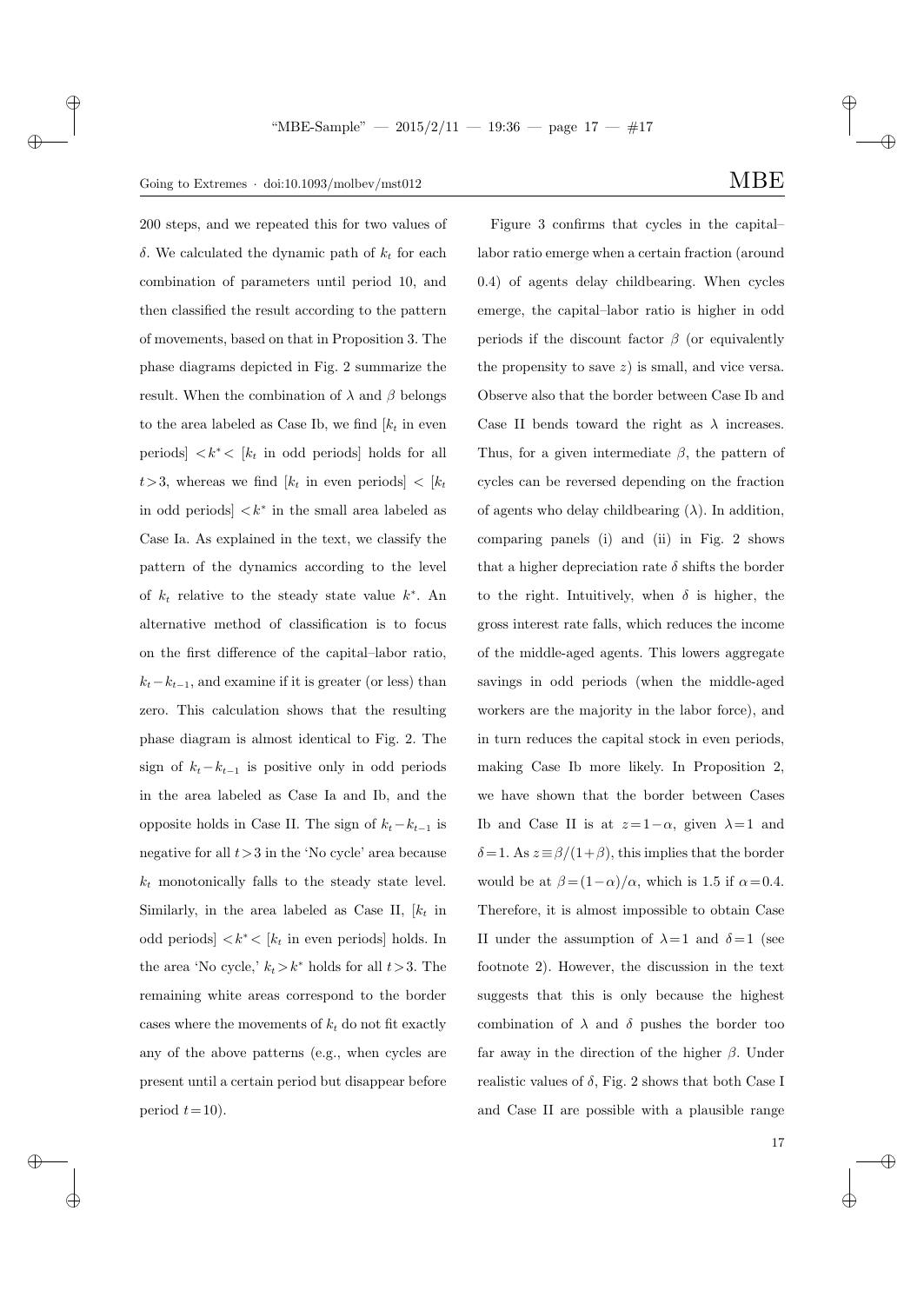$\rightarrow$ 

✐

of  $\beta$ . Finally, observe that Case Ia is obtained under a reasonable depreciation rate, although it occurs only when  $\beta$  is very small (i.e., when agents discount the future quite significantly) and  $\lambda$  is close to one (i.e., when almost everyone delays childbearing).

It is intuitive that when  $k_t$  converges monotonically to  $k^*$ , the welfare of generations  $U_t$  also converges to the steady state value  $U^*$ . Therefore, the region of 'No cycle' in Fig. 2 naturally corresponds to the same region in Fig. 3. The correspondence of the other regions can be understood in terms of the incomes that agents earn throughout their lives. Consider the case where the combination of  $\beta$  and  $\lambda$  belongs to the 'Case Ib' region of Fig. 2. This means that, after the initial response, the capital–labor ratio  $k_t$  is higher than the steady state value  $k^*$ in odd periods, whereas  $k_t < k^*$  in even periods. This pattern of movement in  $k_t$  affects the income profiles of agents differently depending on whether they belong to odd- or even-period generations. The odd-period generations (i.e., those who are young in an odd period  $t$ ) enjoy high wage incomes in their youth because  $k_t > k^*$ , and also high interest incomes in their middle age because  $k_{t+1} < k^*$ . Although they suffer from low wage incomes in their middle age (because  $k_{t+1} < k^*$  and low interest incomes in their old age (because  $k_{t+2} > k^*$ ), the high incomes in the earlier part of their life affect their welfare more significantly because of discounting, and hence

✐

✐

 $U_t$  tends to be higher than the steady state level,  $U^*$ . On the contrary, as summarized by the bottom row in Table 2, even-period generations (i.e., those who are young in an even period) lose income in the earlier part of their lives. Thus, their lifetime welfare  $U_t$  tends to be lower than  $U^*$ . As a result, [the welfare of the even-period generations  $\vert U^* \vert$  the welfare of odd-period generations] holds in the region labeled 'Case I' in Fig. 3.

Welfare analysis under

While we examined  $U_t$  only for even-period generations in Subsection, here we examine  $U_t$ for both even- and odd-period generations because  $\lambda \in (0,1)$  implies that  $N_t > 0$  for all generations t. By substituting the path of  $k_t$  into (12) and  $(13)$ , we obtain factor prices,  $r_t$  and  $w_t$ , on the equilibrium path. Then, substituting these into (26) gives the welfare  $U_t$  for all generations. Similar to Fig. 2, we calculated 80000 paths of  $U_t$ by varying  $\beta$ ,  $\lambda$ , and  $\delta$ , and classified the pattern of evolution of  $U_t$  according to when  $U_t$  is above (or below) the welfare of agents in the initial steady state,  $U^*$ , as given by  $(28)$ . Figure 3 shows that the resulting phase diagrams are basically similar to Fig. 2. Strictly speaking, there is a slight difference in the upper-right corner of Fig. 3(ii), where the pattern becomes ambiguous. Note that  $\beta$  is close to 1 in this region, which means that the agents do not care about the timing of consumption. We guess that this is one reason why cycles in  $U_t$  are less evident in this region (see Tables 1 and 2).

18

 $\rightarrow$ 

 $\oplus$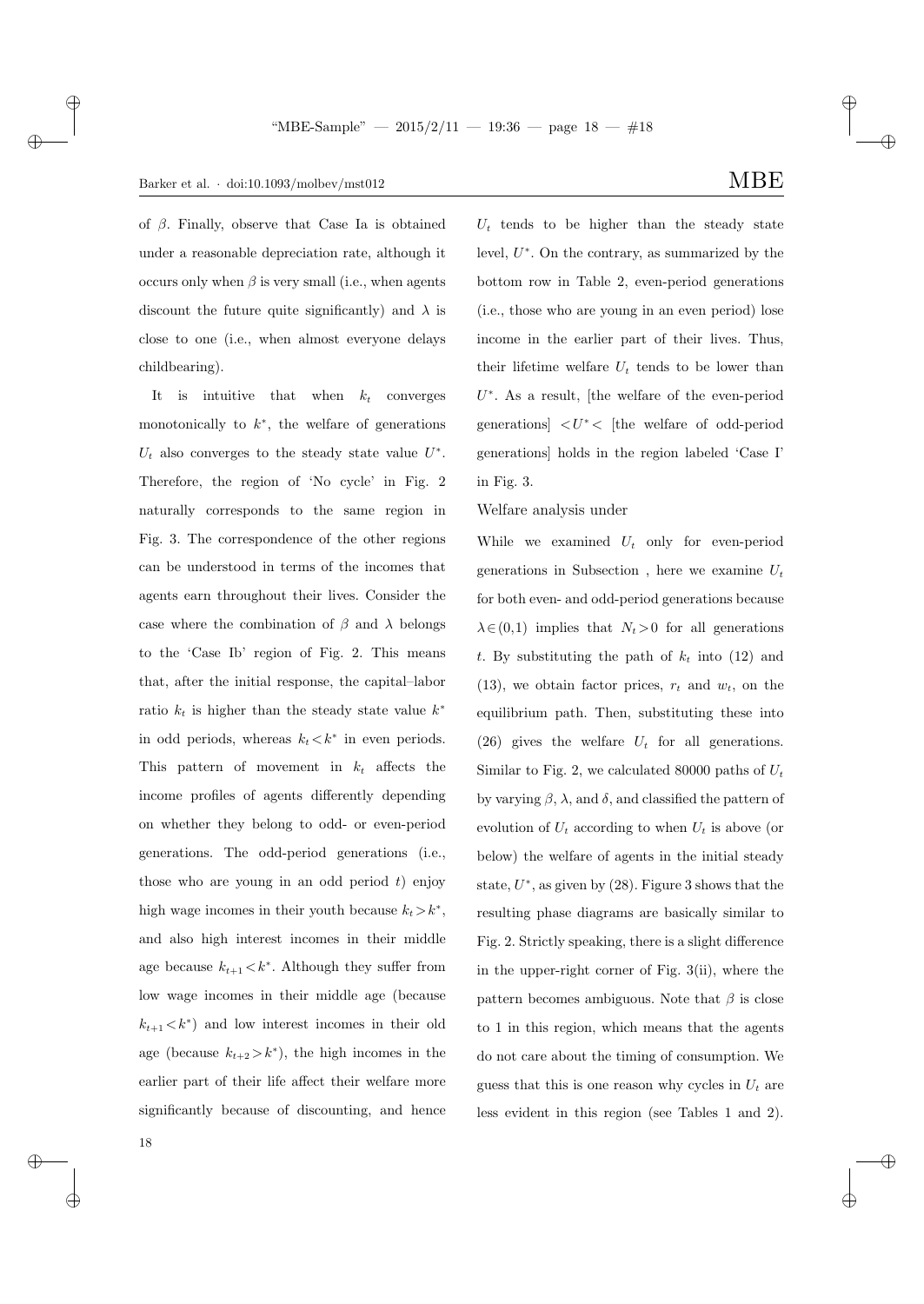$\rightarrow$ 

 $\oplus$ 

✐

Another slight difference is that there is no 'Case Ia' region in Fig. 3(i), while there was a small region of 'Case Ia' in Fig. 2(i).

Recall from Fig. 2 that even-period generations have larger cohort sizes than odd-period generations, and the difference is more significant when  $\lambda$  is higher. Therefore, the result in Table 2 suggests that the majority of agents in the economy suffer from welfare loss when the economy lies in Case I (i.e., when  $\beta$ , or equivalently z, is small). This can be viewed as a generalized result of Proposition 2, which has shown that the welfare of all agents falls if  $z$  is sufficiently small in the case where only even-period generations exist  $(\lambda = 1)$ .

#### Extensions and Robustness

Declining population

Prior to the previous section, we examined the effect of delayed childbearing by assuming that each agent has exactly one child in her lifetime. This is equivalent to assuming that the lifetime fertility rate (LFR) is exactly at the replacement level. However, in most developed countries where delayed childbirth is observed, the lifetime fertility rate is far below the replacement level (with a possible exception of the United States, where the LFR is around the replacement level). This means that the population is declining in the long run, even without delayed childbearing. Here, we briefly examine the effect of delayed childbearing in the economy where each agent has, on average, less than one child in her lifetime.

✐

✐

Combining (1) with (2), we obtain the pattern of evolution of  $N_t$ . With the initial condition of  $N_0 =$ 1 and  $N_1 = n(1 - \lambda)$ , equation  $N_{t+1} = n(1 - \lambda)N_t +$  $n\lambda N_{t-1}$  for  $t \ge 1$  can be solved as  $N_t = c_1 \sigma_1^t + c_2 \sigma_2^t$ , where  $\sigma_1 = (n/2) \left\{ 1 - \lambda + \sqrt{(1-\lambda)^2 + (4\lambda/n)} \right\} > n$ and  $\sigma_2 = n(1-\lambda) - \sigma_1 < 0$ , given  $\lambda$ ,  $n \in (0,1)$ . As  $|\sigma_2|<|\sigma_1|<1$ , the evolution of  $N_t$  in the long run is dominated by the  $c_1 \sigma_1^t$  term, which means that delayed childbearing increases the long-term rate of population growth from *n* to  $\sigma_1 > n$ . Figure 3(i) depicts the path of  $N_t$  for the case of  $n=0.8$ , which roughly corresponds to the lifetime fertility rate of  $1.68 = 2.1$ (replacement rate) × 0.8. When  $\lambda > 0$ , the initial fall in the cohort population  $(N_1 = n(1 - \lambda) < N_0 = 1)$  is more significant than the benchmark case  $(\lambda = 0)$ , not only because each agent has fewer children in their life, but also because a fraction  $\lambda$  of young agents in period 0 postpone childbearing until the next period. However, in the long run, the delay of motherhood slows the pace of depopulation compared with the case of  $\lambda = 0$ . As a result, for larger t, the the delay of population is actually higher when a larger fraction of agents delay childbearing.

In a similar way to that in Subsection , substituting the path of  $N_t$  into (14) gives the equilibrium dynamics for  $k_t$ , as shown by Fig. 2(ii). When compared with Fig. 3(ii), we observe that, although the pattern of the fluctuations are similar, the long-run capital–labor ratio  $k_t$  is lower than in the initial steady state, and the difference is larger when  $\lambda$  is higher.

19

✐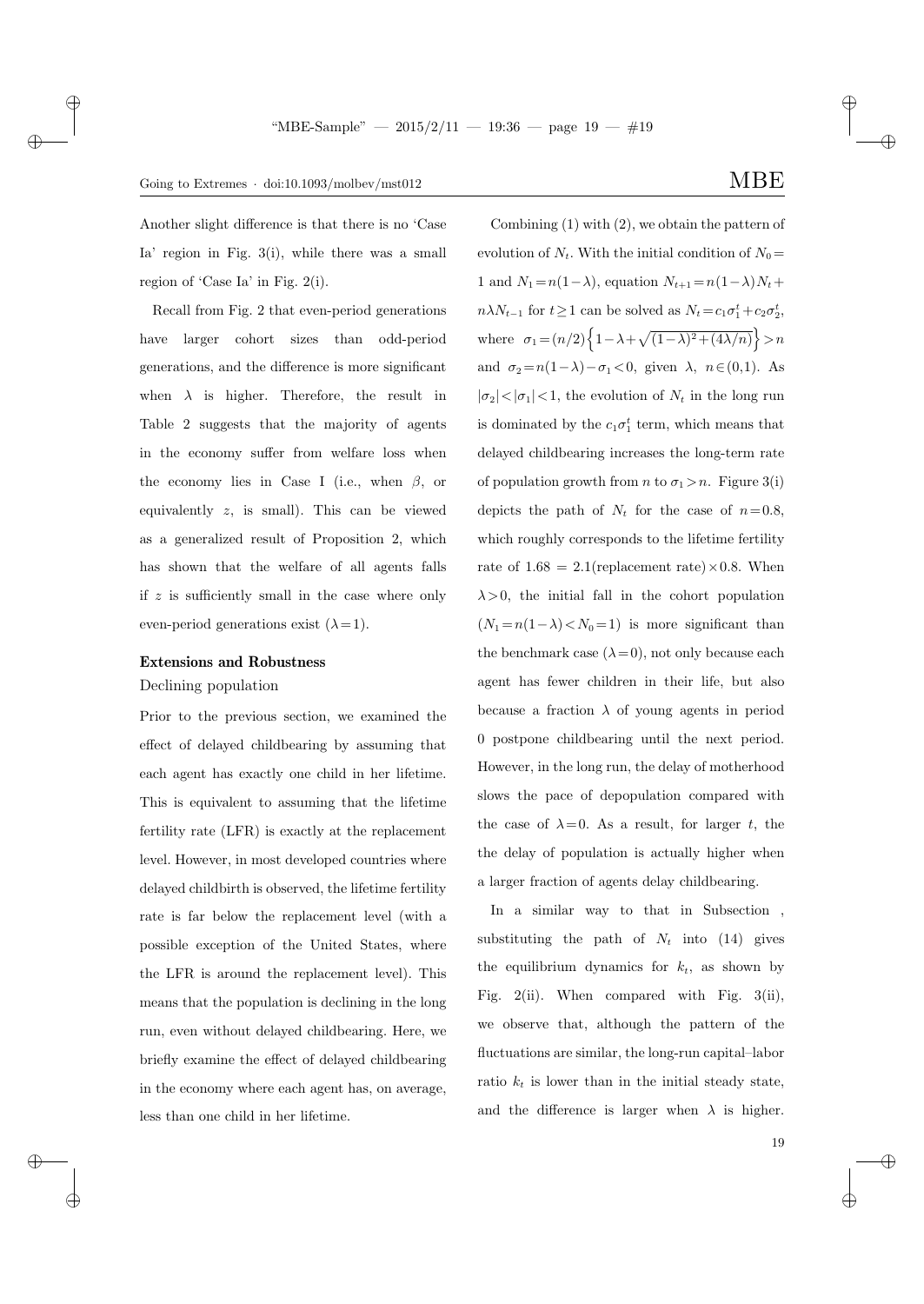## Barker et al.  $\cdot$  doi:10.1093/molbev/mst012 MBE

Intuitively, delayed childbearing in this economy (with  $n<1$ ) raises the long-run rate of population growth, which naturally leads to a lower capital– labor ratio through a capital-dilution effect. See Blanchet (1988) and Brander and Dowrick (1994) for more discussion on the capital-dilution effect by demographic growth.

As the capital-dilution effect has already been well studied, we examine whether there are cycles in the paths of  $k_t$  and  $U_t$  after removing this effect. Using the long-term rate of population growth with delayed childbearing  $\sigma_1 =$  $(n/2)\left\{1-\lambda+\sqrt{(1-\lambda)^2+(4\lambda/n)}\right\}$ , we calculate the long-term levels of  $k_t$  and  $U_t$ , which depend on  $\lambda$  because of the capital-dilution effect (see footnote ). Then, we examine if there are cycles in the paths of  $k_t$  (and  $U_t$ ) relative to their respective long-term levels. The results are shown in Fig. 2. By comparing Fig.  $2(i)$  with Fig.  $2(i)$ , we observe that the border between Case Ib and Case II shifts to the left because of a lower  $n$ . In addition to the effect of overall population decline, a lower  $n$ also has an effect on the composition of the labor force: if agents have fewer children, the fraction of younger workers ceteris paribus will fall compared with older (middle-aged) workers. This increases the aggregate savings in odd periods raises the capital (when the middle-aged workers are the majority in the labor force), and in turn raises the capital stock in even periods, making Case II more likely.

✐

✐

Table 2. SH test results on nuclear and mitochondrial phylogenetic trees

| Sequence data | Tree    | $-\ln L$    | SH test P-value |
|---------------|---------|-------------|-----------------|
| mtDNA         | mtDNA   | $-109219.5$ | 0.5             |
| mtDNA         | Nuclear | $-61720.8$  | < 0.00001       |
| Nuclear       | mtDNA   | $-113033.1$ | < 0.00001       |
| Nuclear       | Nuclear | $-60699.9$  | 0.5             |
|               |         |             |                 |

The pattern of cycles in  $U_t$ , shown in Fig. 2(ii), generally matches the pattern in  $k_t$ , although in the upper-right corner we find that the welfare is higher than the long-term level both for the oddand even-period generations, at least until  $t=10$ . However, note that this gain in welfare exists only after controlling for the capital-dilution effect. The overall effect of delayed childbearing on the capital–labor ratio and welfare is certainly more negative than analysed in the previous section because of the capital-dilution effect that shifts the entire paths of  $k_t$  and  $U_t$  downward.

### Technological progress

To ensure the robustness of the results obtained so far, here we confirm that the inclusion of technological progress does not significantly change the pattern of cycles induced by delayed childbearing. Assume that in every period there is exogenous technological progress that increases labor productivity by a factor of  $\gamma > 1$ . When labor productivity at period 0 is normalized to unity, production per worker can be represented as  $y_t =$  $A\gamma^t k_t^{\alpha}$ , where  $k_t \equiv K_t/(\gamma^t L_t)$  now represents the amount of capital per efficiency unit of labor. Note that the amount of labor income for each worker (not efficiency unit) should be modified from (13) to  $w_t = A(1-\alpha)\gamma^t k_t^{\alpha}$ , whereas the expression for

 $\rightarrow$ 

 $\oplus$ 

✐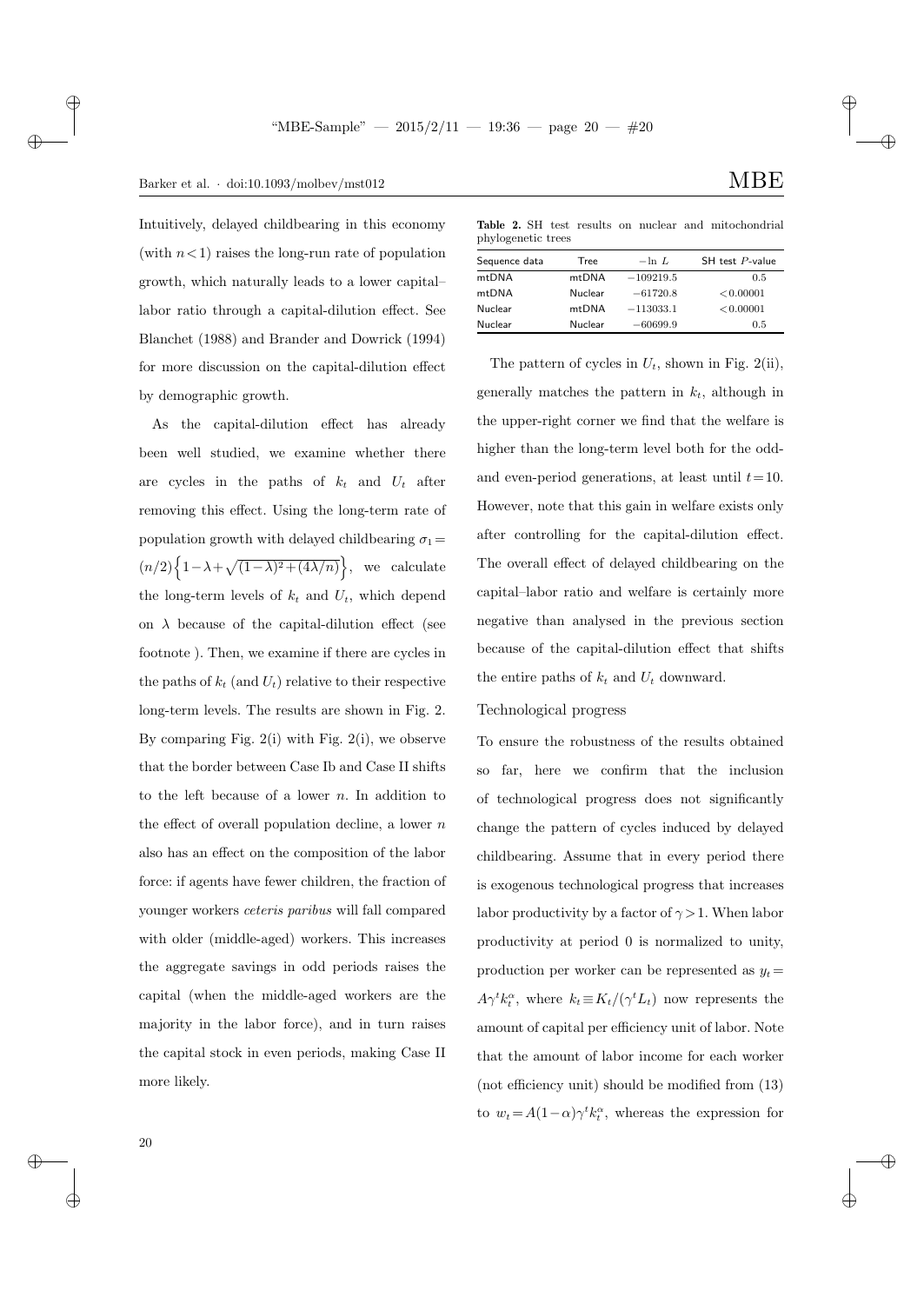.

 $r_t$  is the same as (12). Then, instead of (14), we obtain the evolution of  $k_t \equiv K_t/(\gamma^t L_t)$  as:

 $\rightarrow$ 

 $\rightarrow$ 

 $\oplus$ 

✐

$$
k_{t+1} = \frac{A(1-\alpha)}{\gamma} \frac{N_t k_t^{\alpha} + z N_{t-1} \left[ \left( A \alpha k_t^{\alpha-1} + 1 - \delta \right) k_{t-1}^{\alpha} \right]}{N_{t+1} + N_t}
$$
\n(29)

Figure 1 shows the path of  $k_t$  in the presence of yearly labor productivity growth of 2%, i.e., when labor productivity is multiplied by  $\gamma =$  $1.49 \approx (1+0.02)^{20}$  in each period. It looks almost the same as the reference case of Fig. 3(ii), but the level of the whole path is lower than the equilibrium without technological progress. This is because technological progress expands the labor force measured in efficiency units, and thus dilutes capital per efficiency unit of labor.

Figure 1(i) depicts the pattern of cycles in  $k_t$ for various  $\beta$  and  $\lambda$ , under  $\gamma = 1.49$  and  $\delta = 0.33$ . When it is compared with the two panels in Fig. 2, this phase diagram matches more closely the high-depreciation case of Fig. 2(ii), where  $\delta = 0.64$  (5% annum), rather than the reference case with the same depreciation rate  $(\delta = 0.33)$ . This result suggests that technological progress affects the pattern of cycles in  $k_t$  in a similar way to a higher depreciation rate. Note that while technological progress in a given period enhances total output  $Y_t$  in that period, the amount of remaining capital after depreciation  $(1-\delta)K_t$  is unaffected because the latter is determined by the savings in the previous period. Therefore, technological progress reduces  $(1-\delta)K_t/Y_t$ , and hence lowers the proportion of income received by

the middle-aged agents (who have claims on the remaining capital).

We also examined the pattern of cycles in the utility of generations,  $U_t$ . Note that, even in the steady state, labor income  $w_t$  increases by a factor of  $\gamma$  in each period. By substituting  $w_t =$  $A(1-\alpha)\gamma^t k_t^{\alpha}$  into (26), it can be observed that the utility of generations has a trend term  $(1+$  $\beta$ )(log $\gamma$ )t. Therefore, after calculating the path of  $U_t$  for each  $\beta$  and  $\lambda$  by substituting the path of  $k_t$ into (26), we removed the trend by subtracting  $(1+\beta)(\log \gamma)t$  from it, and then examined the pattern of the cycles in the detrended path of  $U_t$ . Figure 2(ii) shows that the result is similar to Fig. 3(ii). This confirms that the effects of technological progress on the cycles of  $k_t$  and  $U_t$ are similar to the effects of a higher depreciation rate.

#### Concluding Remarks

In a simple overlapping generations model, we examined the effects of delayed childbearing on capital accumulation and the welfare of generations. A notable feature of the delayed childbearing economy is that it causes fluctuations in the age composition of workers for a long period of time. As workers at different life stages have different sources of income and also different saving propensities, fluctuations in the age composition affect the aggregate saving rate, causing cycles in the capital–labor ratio. The cycles in the capital–labor ratio cause the lifetime welfare of agents to change generation by

✐

✐

21

✐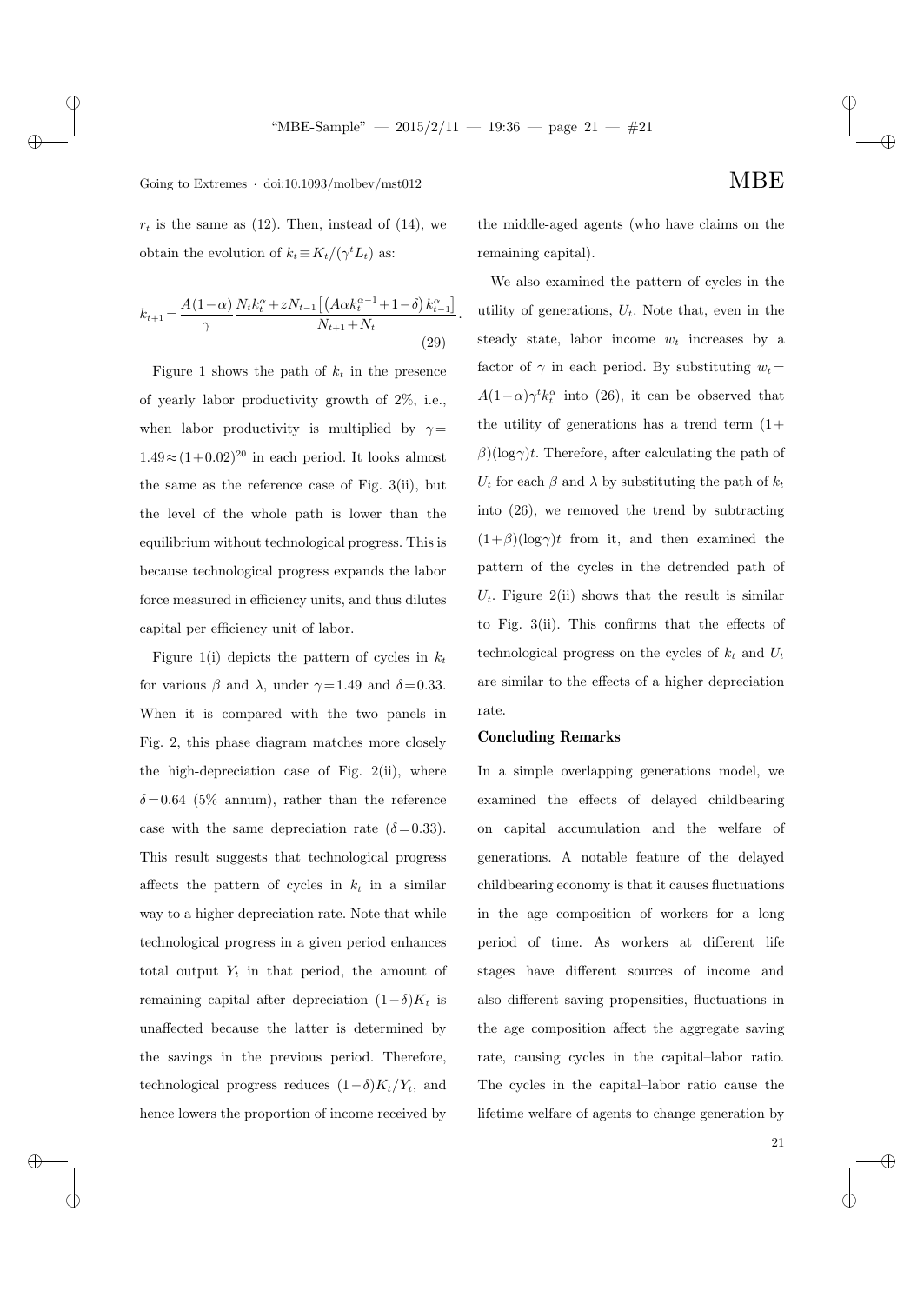$\rightarrow$ 

✐

generation in an alternating fashion. Depending on the parameters, the majority of agents can experience lower lifetime welfare when the cycles in the capital–labor ratio affect the factor prices in such a way that their income in the early stage of their life falls. We also examined extensions of the model with declining population and technological progress, and confirmed the robustness of our results. Our analysis suggests that delayed childbearing can also generate fluctuations in the age distribution of workers, which have differential welfare effects on cohorts.

Although our model is very stylized, it gives insights into a possible cause and effects of fluctuations in the age distribution of the labor force, which have been examined in different contexts in the literature. For example, Lee (1997) pointed out that baby booms and busts can cause fluctuations in the age structure. Mankiw and Weil (1989) investigated their effects on the US housing market. Our analysis suggests that delayed childbearing can also generate fluctuations in the age distribution of workers, which have differential welfare effects on cohorts.

This paper attempted to analyse the effects of the age distribution on capital accumulation and economic welfare as intuitively as possible. For this reason, our model treated the timing of childbirth and the number of children as exogenous. However, in analyzing the implications of policies that aim to cope with delayed childbearing and the low fertility rate, it will

be necessary to clarify how agents endogenously choose the timing of their childbearing and the number of children. It will also be interesting to investigate the endogenous relationship between delayed childbearing and declining lifetime fertility rate, which in this study we assumed are independent. The exploration of these issues is left for future research. For example, Lee (1997) pointed out that baby booms and busts can cause fluctuations in the age structure. Mankiw and Weil (1989) investigated their effects on the US

#### Supplementary Material

housing market.

Supplementary tables S1?S7 and figures S1?S11 are available at Molecular Biology and Evolution online (http://www.mbe.oxfordjournals.org/).

#### Acknowledgments

The authors gratefully acknowledge the help of John Novembre for providing ms scripts for the simulations of the isolation-by-distance model. The authors thank Abigail Bigham and Marc Bauchet for providing their compiled data set, Olivier Franc?ois for stimulating discussions, and Carina Schlebusch for providing information about the history of the Xhosa people. This work was supported by a grant from the Swedish Foundation for International Cooperation in Research and Higher Education (STINT) provided to M.J. and M.G.B.B. A grant of the French national research agency awarded to

✐

✐

✐

✐

22

 $\rightarrow$